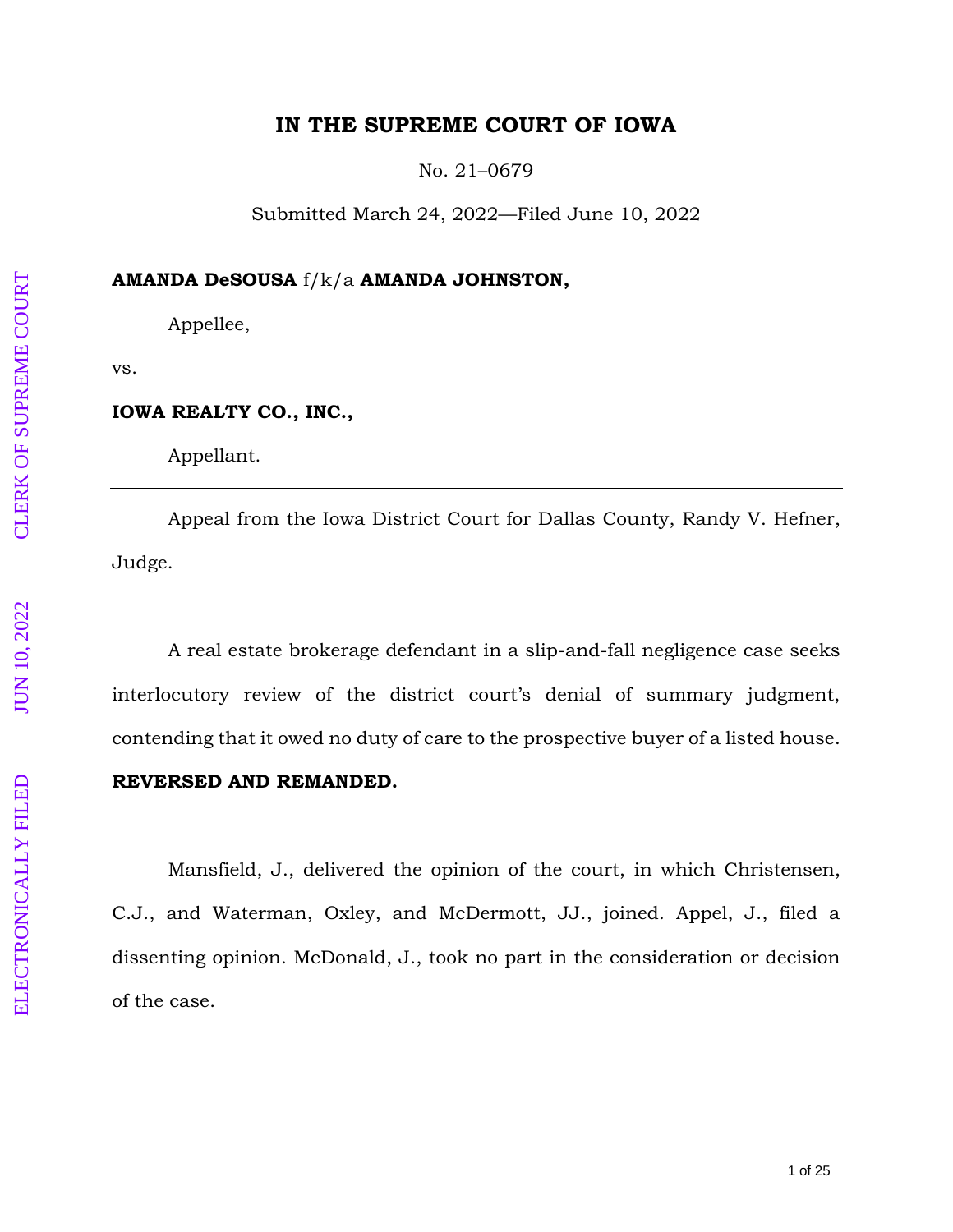Haley Y. Hermanson (argued) and Frank Harty of Nyemaster Goode, P.C., Des Moines, for appellant.

Jordan T. Glaser (argued) of Peters Law Firm, P.C., Council Bluffs, for appellee.

Jodie C. McDougal and Sarah E. Friedricks (until withdrawal) of Dentons Davis Brown, PC, Des Moines, for amici curiae, the National Association of Realtors & the Iowa Association of Realtors.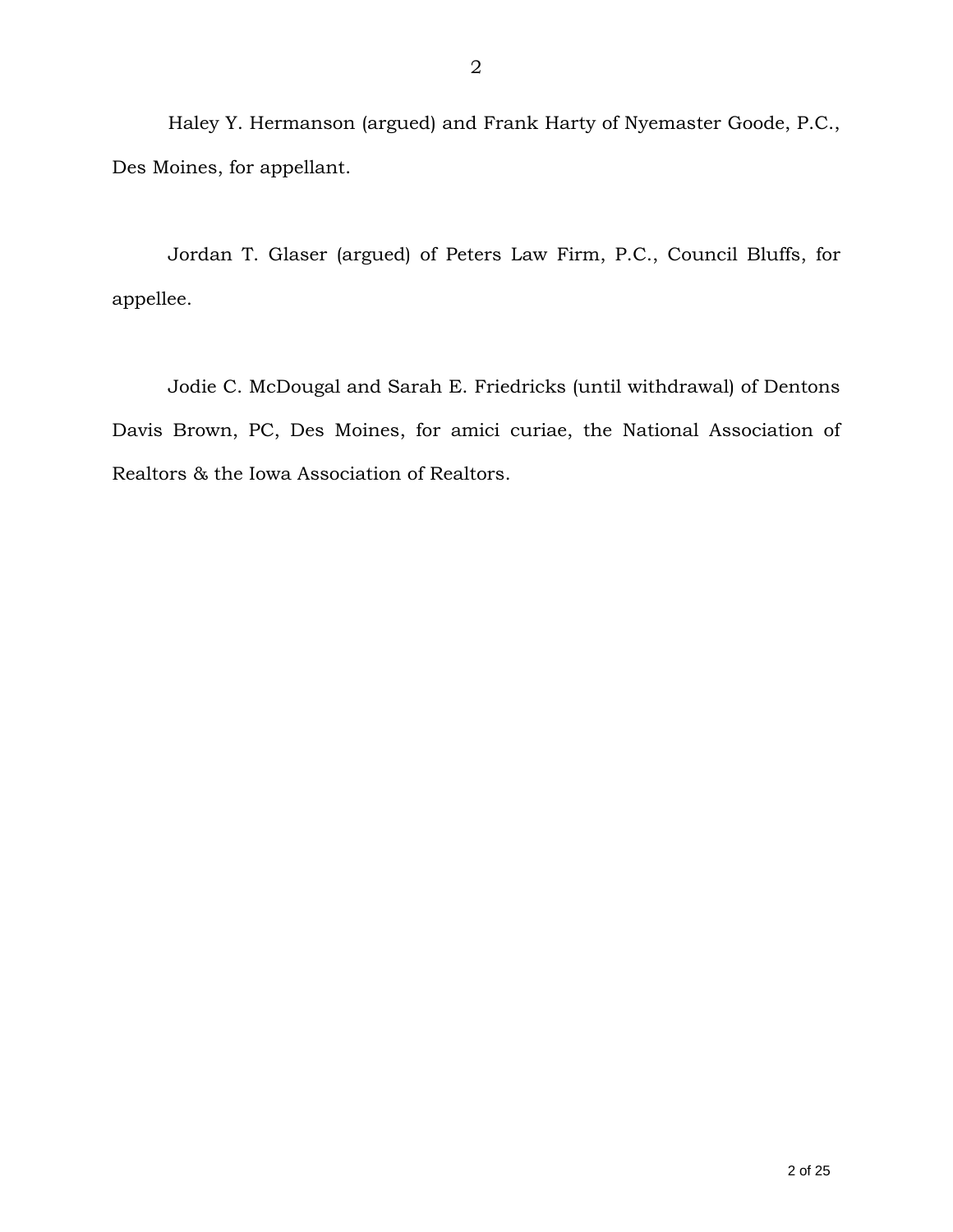#### **MANSFIELD, Justice.**

#### **I. Introduction.**

Possession may not be nine-tenths of the law, but it is an important concept in the law of premises liability. Under the Restatement (Third) of Torts, possessors of land owe a duty of reasonable care to entrants on that land. A possessor is defined as one who occupies and controls land, or one who is entitled to immediately occupy and control land. We have to decide today whether a listing agent who is not present meets the definition of a possessor based merely on the fact that the listing agent has to give permission to prospective buyers and their agents to view the property. We conclude that this gatekeeping function is not by itself enough to make a listing agent a possessor.

Here, the plaintiff slipped and fell when she was on the icy driveway of a home she was considering buying. Neither the owners nor anyone from the listing agency for the then-vacant home were present at the time. The plaintiff sued both the owners and the listing agency. The district court denied the agency's motion for summary judgment, reasoning that the agency—not the owners—had notice that a buyer would be viewing the home that morning. The agency applied for an interlocutory appeal, and we granted the application.

On our review, we conclude that the listing agency does not owe a duty to a prospective buyer to assure the safety of the listed property when the agency is not present and showing the property. In those circumstances, the owners, rather than the agency, retain possession. Therefore, we reverse the district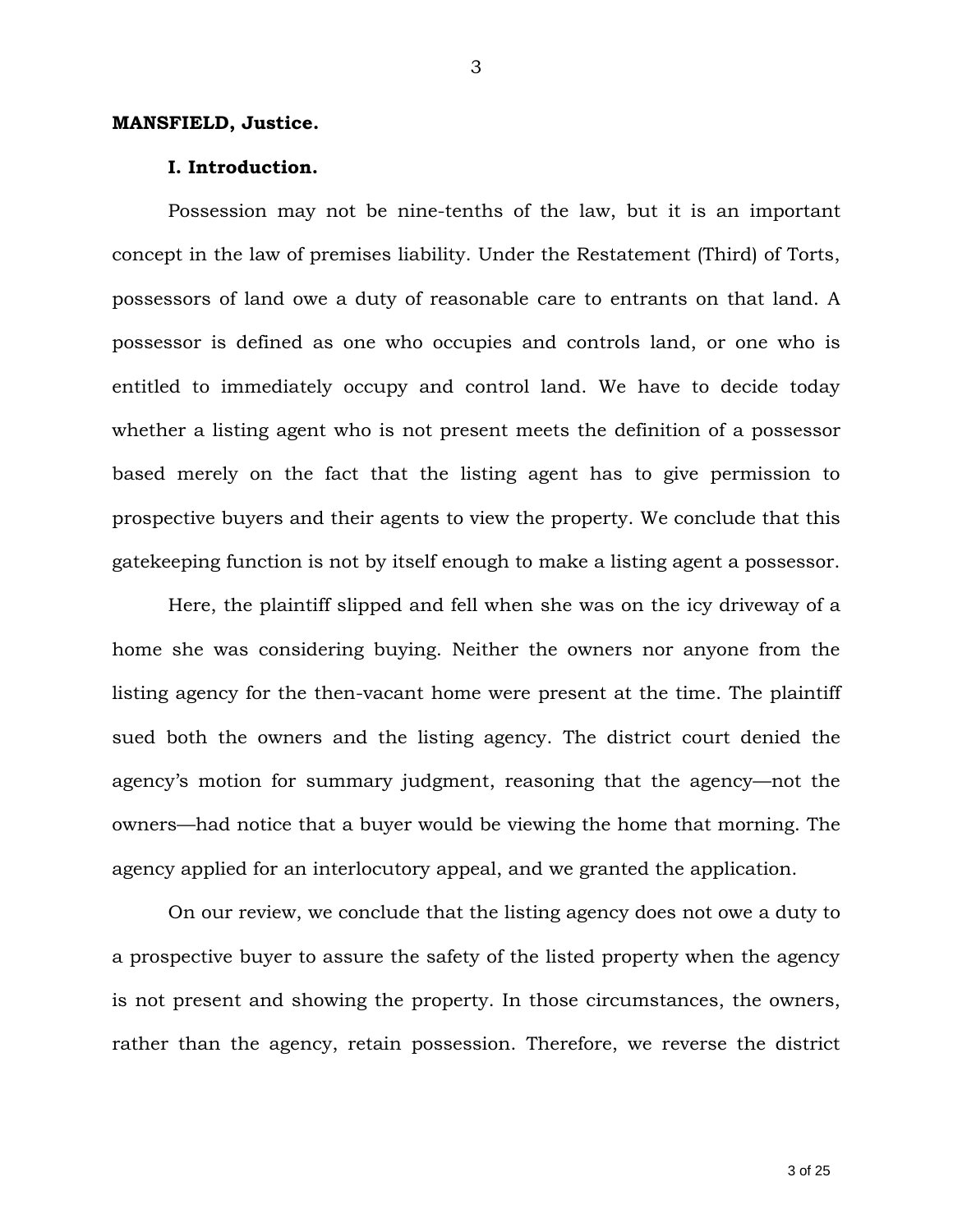court's denial of summary judgment and remand for entry of summary judgment in favor of the listing agent.

#### **II. Background Facts and Proceedings.**

In late 2017, Matthew and Melissa Fynaardt moved from their home in Waukee to a new house about seven miles away in Urbandale. They rented out their Waukee home for a short time. The house then became vacant and the Fynaardts put it on the market to sell. They hired Joel Goetsch, a real estate agent with Iowa Realty Company, Inc., to list the home and assist them with the selling process.

Amanda DeSousa was looking to buy a home. On the evening of December 27, 2018, she contacted her agent—who was not affiliated with Iowa Realty—to ask about viewing the Fynaardts' home the following morning. DeSousa needed the appointment to be in the morning because she planned to leave town that afternoon to visit her mother in Omaha. Her agent contacted Goetsch and scheduled a viewing for 9:30 a.m. as requested.

Overnight, a winter storm rolled through central Iowa leaving one inch of snow and icy roads. DeSousa texted her mother about the weather before visiting the Fynaardt home. She told her that she wouldn't leave for Omaha as early as planned because of icy roads and a winter weather advisory that was in effect until noon that day. But DeSousa kept her appointment to visit the Fynaardt home.

When DeSousa arrived, her agent was already there, having parked her vehicle in the driveway. Goetsch was not present. DeSousa's significant other

4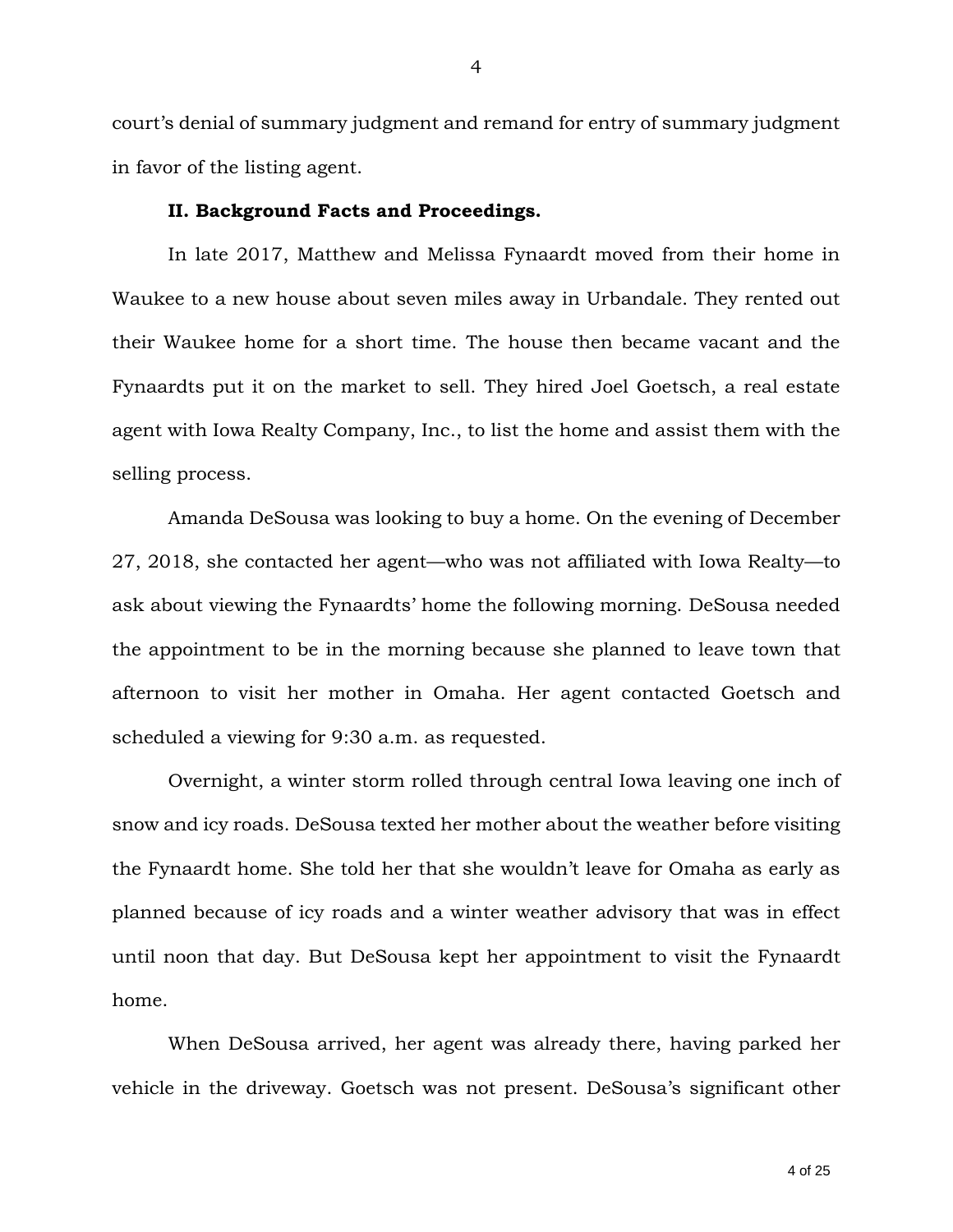parked their pickup truck in the driveway. DeSousa grabbed her coffee and got out of the truck. When she stepped forward on the driveway she slipped on ice and sustained injuries from the resulting fall.

On July 1, 2020, DeSousa filed a petition in the Dallas County District Court seeking damages. An amended petition filed sixteen days later named both the Fynaardts and Iowa Realty as defendants. As amended, the petition alleged that the defendants were negligent because they failed to provide adequate warning about the icy driveway and failed to remedy a hazardous condition that they had created.

Iowa Realty moved for summary judgment on January 4, 2021, arguing that it owed no duty to DeSousa because it did not own or possess the property, it had not invited DeSousa to the property, and none of Iowa Realty's agents were present when the slip-and-fall occurred. Iowa Realty also argued that the danger in question had been open and obvious. DeSousa resisted, contending that "there [wa]s a genuine issue of material fact as to whether Iowa Realty exercised any control over the property after they were contracted to sell the house."

A hearing on the summary judgment motion was held by video conference on February 9. Two days later, the court issued an order deferring ruling on the motion. Instead, it directed the parties to submit supplemental briefs on how *Thompson v. Kaczinski* and its progeny applied to the facts of the case. 774 N.W.2d 829 (Iowa 2009).

At this point, the parties took the deposition of Matthew Fynaardt. Matthew testified that he did not know when a potential buyer would visit the

5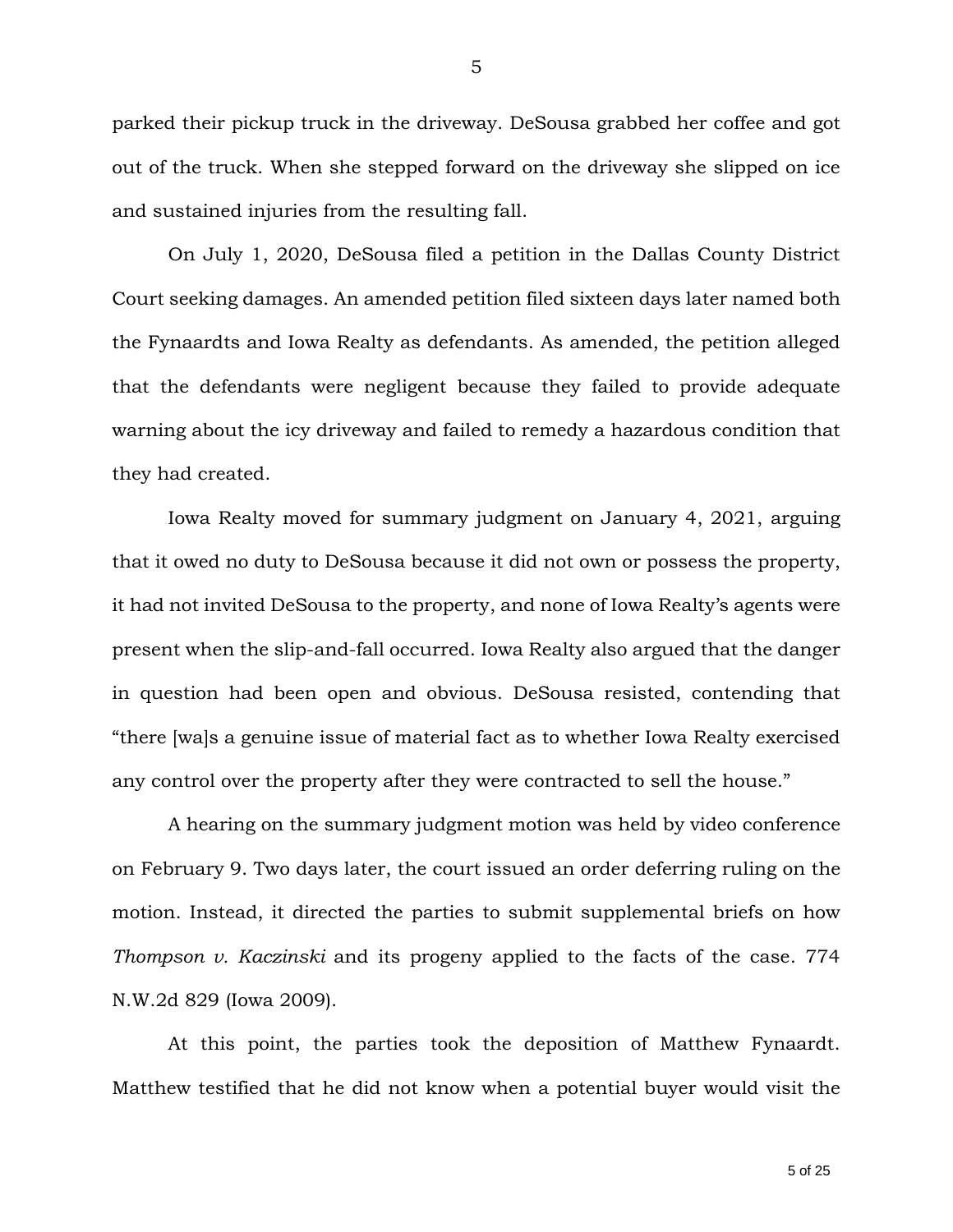Waukee house; Goetsch handled all of the scheduling. According to Matthew, if Goetsch was showing the home to a potential buyer, Goetsch would prepare the home to "make sure it was ready for whoever was to come." He further explained, "If anything needed to be upkept . . . , whether it's snowing out and shoes were walking in the house, he would clean up the floors, to if the driveway needed to be scooped or just the walkway or path to the house, that he would take care of that for us." But if the potential buyer's agent was the one showing the home, Matthew understood that it was his own responsibility to clear off any snow and ice after a winter storm had passed. <sup>1</sup> Matthew further testified that he had ownership and control of the property. Matthew acknowledged that Goetsch did not have the right to make personal use of the property, make changes to the property, or be on the property without Matthew's approval. On March 5, the parties filed their supplemental briefs and provided a transcript of Matthew's deposition.

On April 17, the district court entered a ruling denying Iowa Realty's motion for summary judgment. It reasoned as follows:

The property where this incident occurred was owned by the Fynaardt[s], but they were not occupying this residence on the day Plaintiff allegedly sustained her injuries. A reasonable juror could find that the Fynaardt[s] were unaware that the property was being shown to prospective buyers on that day, that Iowa Realty knew or should have known that the exterior walkways or driveway were slick, and that Iowa Realty should have exercised reasonable care to

 $\overline{a}$ 

<sup>1</sup>Here was Matthew's specific testimony:

Q. So in a situation where Mr. Goetsch was not going to be the one showing the house to someone, what was your understanding about who would take care of any snow or ice that might exist on the premises?

A. That once a storm had passed I would be over there to clear it off.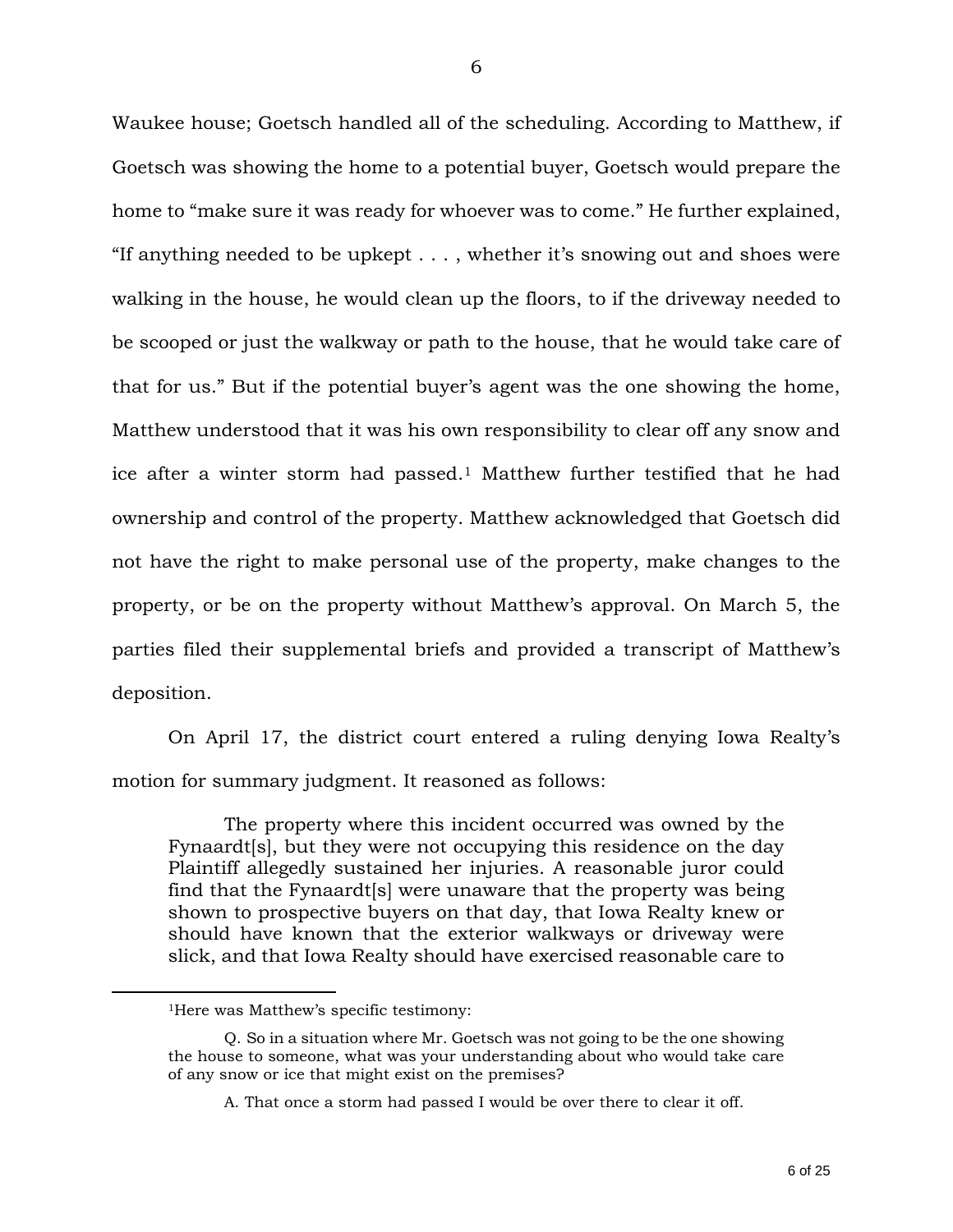ensure they were safe. Under *Thompson v. Kaczinski*, 7[7]4 N.W.2d 829 (Iowa 2009), summary judgment based on the argument that Iowa Realty owed Plaintiff no duty of reasonable care would be inappropriate.

Iowa Realty sought interlocutory review of this decision, and we granted that request.

On appeal, both parties focus their arguments on premises liability and whether Iowa Realty possessed the property. Iowa Realty does not argue that the danger to DeSousa was open and obvious; DeSousa does not contend that Iowa Realty's conduct created a risk to her safety. The fighting issue is whether a sales agent has a duty to protect prospective buyers from hazards on a property they are listing for sale. If no such duty exists, summary judgment should have been granted for Iowa Realty. We have retained the appeal.

## **III. Standard of Review.**

Summary judgment is appropriate when "there is no genuine issue as to any material fact and that the moving party is entitled to a judgment as a matter of law." Iowa R. Civ. P. 1.981(3). "We review a trial court's grant of summary judgment for correction of errors at law." *Morris v. Legends Fieldhouse Bar & Grill, LLC*, 958 N.W.2d 817, 821 (Iowa 2021) (quoting *Van Fossen v. MidAmerican Energy Co.*, 777 N.W.2d 689, 692 (Iowa 2009)). In doing so, we "view the facts in the light most favorable to the nonmoving party." *Id.* (quoting *Van Fossen*, 777 N.W.2d at 692).

"While summary adjudication is rarely appropriate in negligence cases, the determination of whether a duty is owed under particular circumstances is a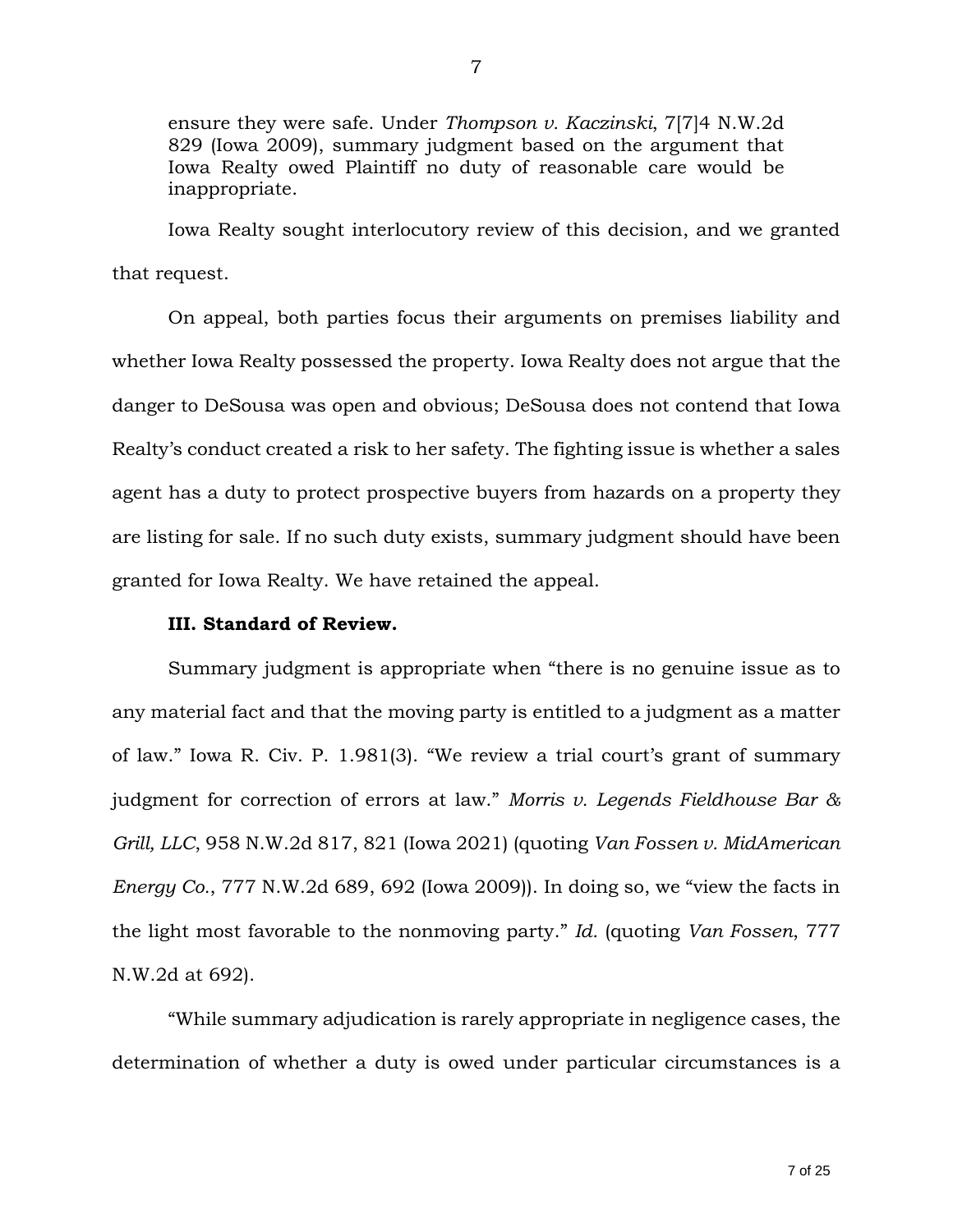matter of law for the court's determination." *Id.* (quoting *Hoyt v. Gutterz Bowl & Lounge, L.L.C.*, 829 N.W.2d 772, 775 (Iowa 2013)).

## **IV. Analysis.**

"An actionable negligence claim requires 'the existence of a duty to conform to a standard of conduct to protect others, a failure to conform to that standard, proximate cause, and damages.' " *McCormick v. Nikkel & Assocs., Inc.*, 819 N.W.2d 368, 371 (Iowa 2012) (quoting *Thompson*, 774 N.W.2d at 834). Here, we must determine whether Iowa Realty owed a duty to protect DeSousa from the wintry hazards present on the Fynaardts' driveway. The district court held that a "reasonable juror could find that . . . Iowa Realty should have exercised reasonable care to ensure [the driveway was] safe." But whether such a duty exists is a question of law to be decided by the court. *See id.* ("Whether a duty arises out of a given relationship is a matter of law for the court's determination." (quoting *Thompson*, 774 N.W.2d at 834)).

Since *Thompson*, when we adopted the duty analysis laid out in the Restatement (Third) of Torts, we consider only two factors in making a duty determination: (1) the relationship between the parties and (2) public policy. *See McCormick*, 819 N.W.2d at 371 ("In short, a lack of duty may be found if either the relationship between the parties or public considerations warrants such a conclusion."). Foreseeability is no longer a factor. *Id.* 

Land possessors have an affirmative duty of reasonable care to those who come upon their land. *Gries v. Ames Ecumenical Hous., Inc.*, 944 N.W.2d 626, 629 (Iowa 2020). There is no longer a distinction between invitees and licensees.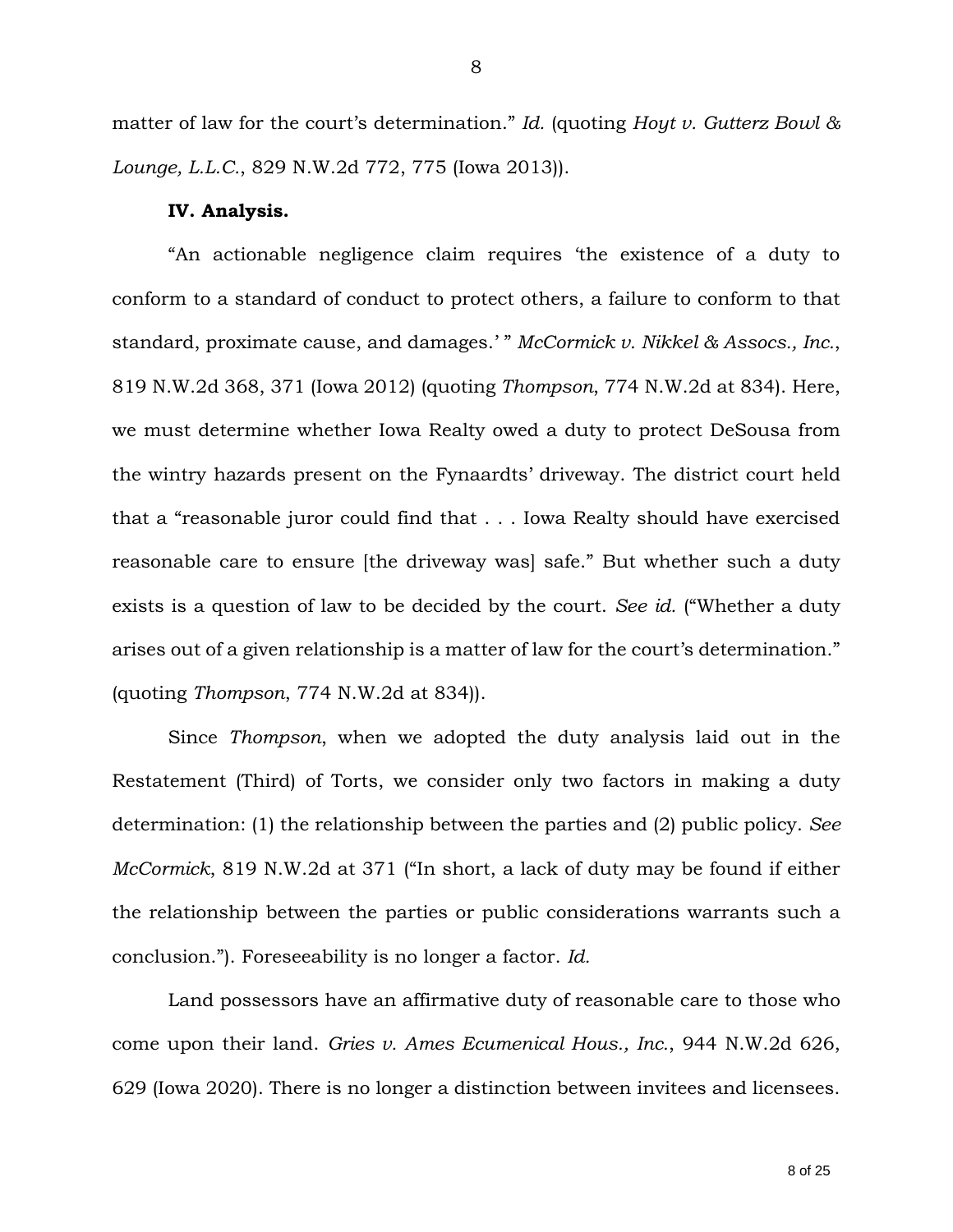*See Koenig v. Koenig*, 766 N.W.2d 635, 643 (Iowa 2009). The Restatement (Third)

of Torts describes the extent of a land possessor's duty. *Id.* It states:

Subject to § 52 [the "flagrant trespasser" rule], a land possessor owes a duty of reasonable care to entrants on the land with regard to:

(a) conduct by the land possessor that creates risks to entrants on the land;

(b) artificial conditions on the land that pose risks to entrants on the land;

(c) natural conditions on the land that pose risks to entrants on the land; and

(d) other risks to entrants on the land when any of the affirmative duties provided in Chapter 7 is applicable.

2 Restatement (Third) of Torts: Liab. for Physical & Emotional Harm § 51, at 242

(Am. L. Inst. 2012) [hereinafter Restatement (Third)]; *see also Ludman v.* 

*Davenport Assumption High Sch.*, 895 N.W.2d 902, 910 (Iowa 2017) (adopting the

duty analysis set forth in section 51 of the Restatement (Third) for land

possessors).<sup>2</sup>

 $\overline{a}$ 

A natural condition—accumulated snow and ice—caused DeSousa to fall on the Fynaardts' driveway, and the land possessor had a duty to exercise

<sup>2</sup>The preface to this chapter of the Restatement (Third) explains, "[R]isks arising from natural conditions, as well as risks arising from artificial conditions created by someone other than the land possessor, are not a result of the conduct of the land possessor and, hence, are not subject to § 7 [the general duty provision]." 2 Restatement (Third) ch. 9, Scope Note, at 222; *see also* 1 Restatement (Third) of Torts: Liab. for Physical & Emotional Harm § 7 cmt. *n*, at 84 (Am. L. Inst. 2010). ("[C]ourts have employed different duty rules for land possessors for harm caused to those on the land. Chapter 9 of this Restatement contains the duties owed by land possessors in such circumstances."). We agree with Iowa Realty that it did not create a risk within the meaning of section 7 of the Restatement (Third). Its position is not comparable to the pilot who "flies the plane into an area of thunderstorms." *Id*. § 7 cmt. *o*, at 84. On this record, at most, Iowa Realty granted DeSousa and her agent permission to access the property. *If* Iowa Realty owed any duty to DeSousa, it could only be that of a land possessor.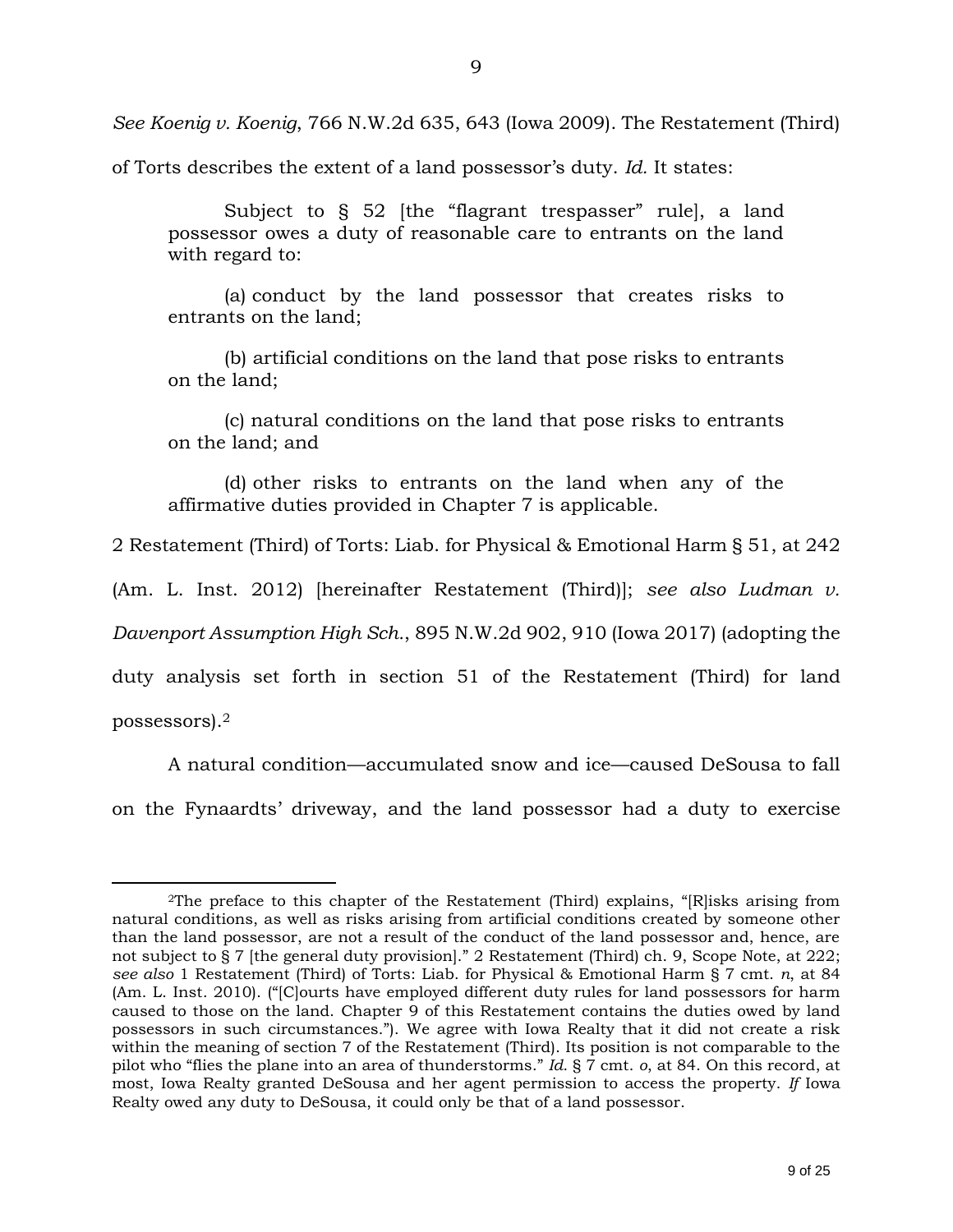reasonable care to prevent DeSousa's fall. <sup>3</sup> There is no dispute about that for purposes of the summary judgment motion at issue here. The dispute lies in whether Iowa Realty was a "land possessor."

According to the Restatement (Third) of Torts:

A possessor of land is

 $\overline{a}$ 

(a) a person who occupies the land and controls it;

(b) a person entitled to immediate occupation and control of the land, if no other person is a possessor of the land under Subsection (a); or

(c) a person who had occupied the land and controlled it, if no other person subsequently became a possessor under Subsection (a) or (b).

2 Restatement (Third) § 49, at 224–25. In this case, the Waukee home was left vacant while it was for sale; thus, the land did not have an occupant as contemplated in subsection (a). So we move to subsection (b) and ask: Who was entitled to immediate occupation and control of the land?

As we explained in *McCormick v. Nikkel & Associates, Inc.*, the existence of a duty arising from the possession of property hinges largely on control. 819 N.W.2d at 371–72 ("[L]iability is premised upon control." (quoting *Van Essen v. McCormick Enters. Co.*, 599 N.W.2d 716, 720 n.3 (Iowa 1999))). In that case, the employee of a subcontractor performed electrical work on a switchgear at a jobsite. *Id.* at 369. The subcontractor left without finishing certain work in the switchgear box because the property owner elected to finish the work itself to

<sup>&</sup>lt;sup>3</sup>It is unclear from this record when the snow stopped falling. The continuing storm doctrine is not before us. *See Gries*, 944 N.W.2d at 630–33.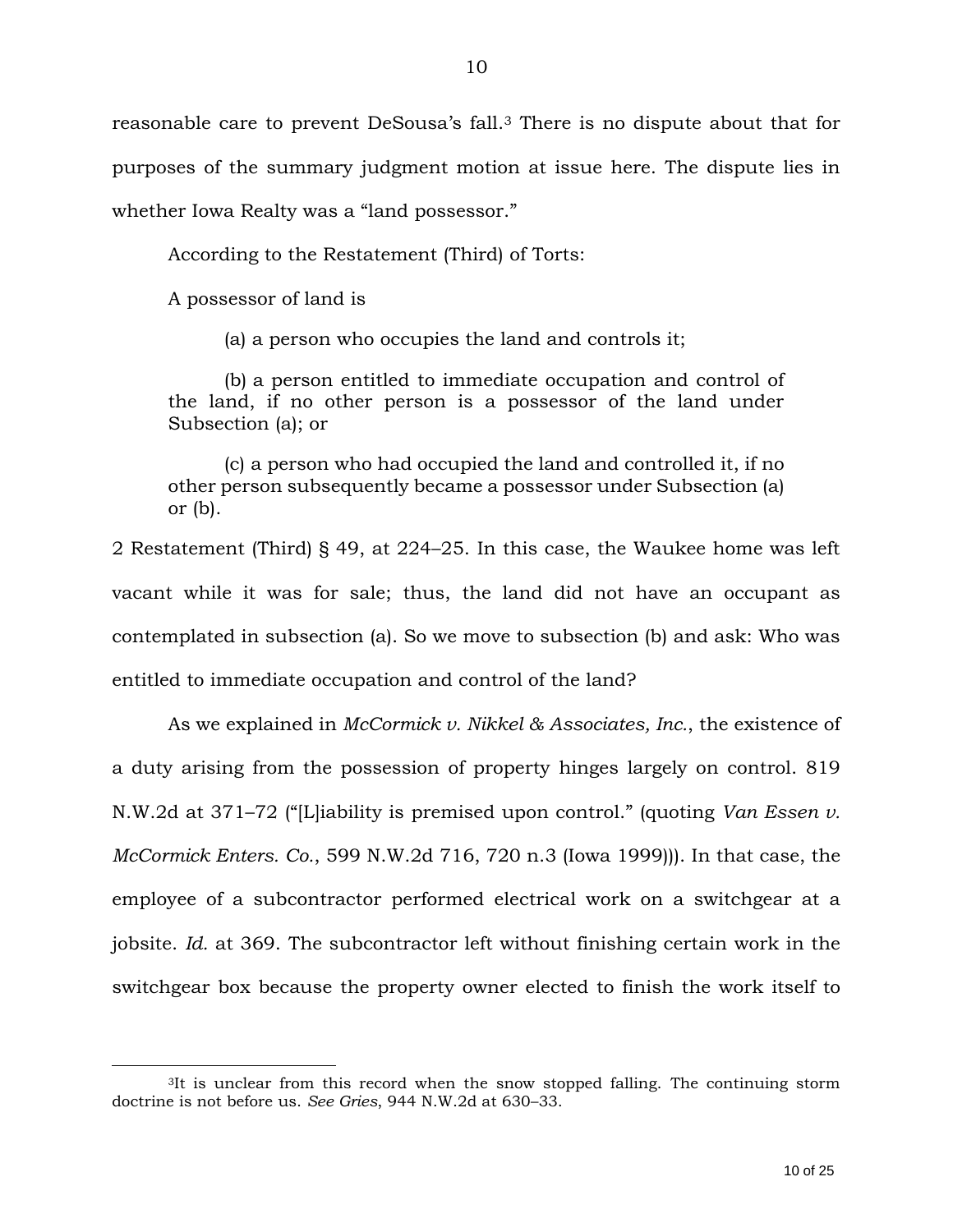save money. *Id.* The employee locked the box and departed. *Id.* Nearly a week later, the property owner directed a novice employee to perform the work in the box. *Id.* at 370. The employee was badly electrocuted when he attempted to complete the task without first shutting off the power, which he didn't realize was necessary. *Id.* The employee sued the subcontractor for not warning about the danger. *Id.*

We applied our independent contractor line of cases and found that the subcontractor had no duty to the subsequently injured employee. *See id.* at 372– 73. Once the subcontractor had finished its work and left, the employer had full control of the switchgear. *Id.* at 373. We reasoned, "The party in control of the work site is best positioned to take precautions to identify risks and take measures to improve safety." *Id.* at 374. *See also Morris*, 958 N.W.2d at 826 ("Liability generally follows control."); *Lewis v. Howard L. Allen Invs., Inc.*, 956 N.W.2d 489, 491–92 (Iowa 2021) (holding that an absent contract seller of property did not owe a duty to users of the property under the Iowa Uniform Residential Landlord Tenant Act); *Van Fossen*, 777 N.W.2d at 696–97 (holding that a property owner does not owe a general duty of reasonable care to the employee of an independent contractor unless it "retains control of the contractor's day-to-day operations"); *Van Essen*, 599 N.W.2d at 719–20 (holding that mere ownership of a leased bin does not establish a duty unless the owner retained "significant control over the bin"); *Robinson v. Poured Walls of Iowa, Inc.*, 553 N.W.2d 873, 876 (Iowa 1996) (deciding that the plaintiff's employer (a subcontractor) had possession of a jobsite, not the contractor because the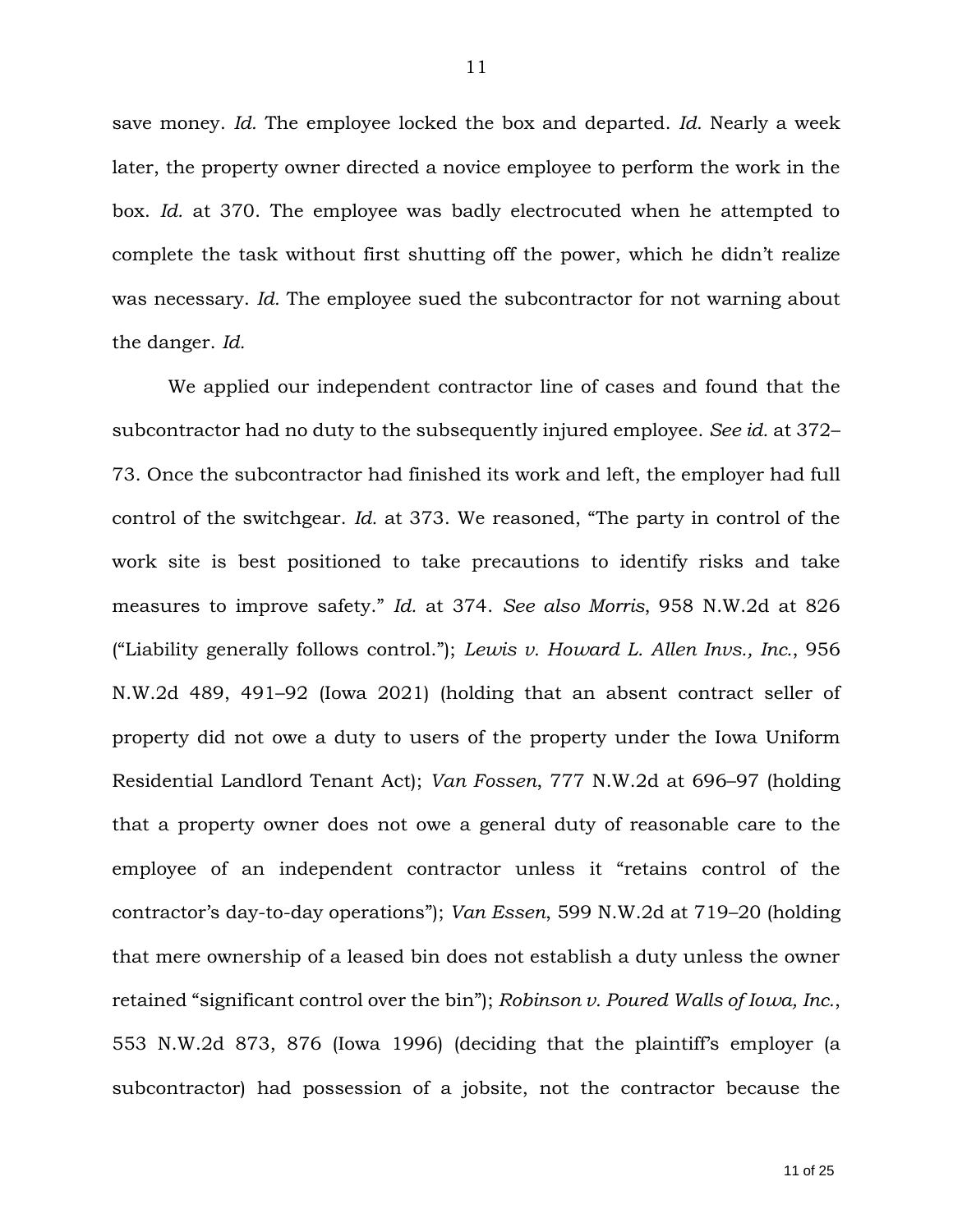contractor had merely hired the subcontractor and checked on the project's progress); *Galloway v. Bankers Tr. Co.*, 420 N.W.2d 437, 441 (Iowa 1988) (declining to apply possessor liability to a trustee owner of a mall when the owner's interest in the mall was "very similar to those of an absentee owner of rental property" and the trustee had not used its power as the owner to "regain the full incidents of ownership, including the right of possession").

Applying the control principle in this case, we conclude that Iowa Realty's role in selling the Fynaardt home did not entitle the brokerage or its agents to occupy or control the property—and they did not occupy or control the property in fact. In Matthew Fynaardt's deposition, he answered questions regarding his authority and control over the Waukee home relative to his agent:

Q. . . . Did Mr. Goetsch have permission to use the property for his own personal use?

A. No.

Q. Could he make physical changes to the property?

 $A. No.$ 

Q. If something needed to be repaired, did you expect that Mr. Goetsch would make the repair?

A. No.

Q. If you felt that you didn't want Mr. Goetsch on the property, did you feel like you had the right to tell him to stay off of it?

A. Sure. Yes.

Q. Similarly, if you didn't want Mr. Goetsch to do something to the property, did you feel like you had the right to direct him to not do it?

A. Yes.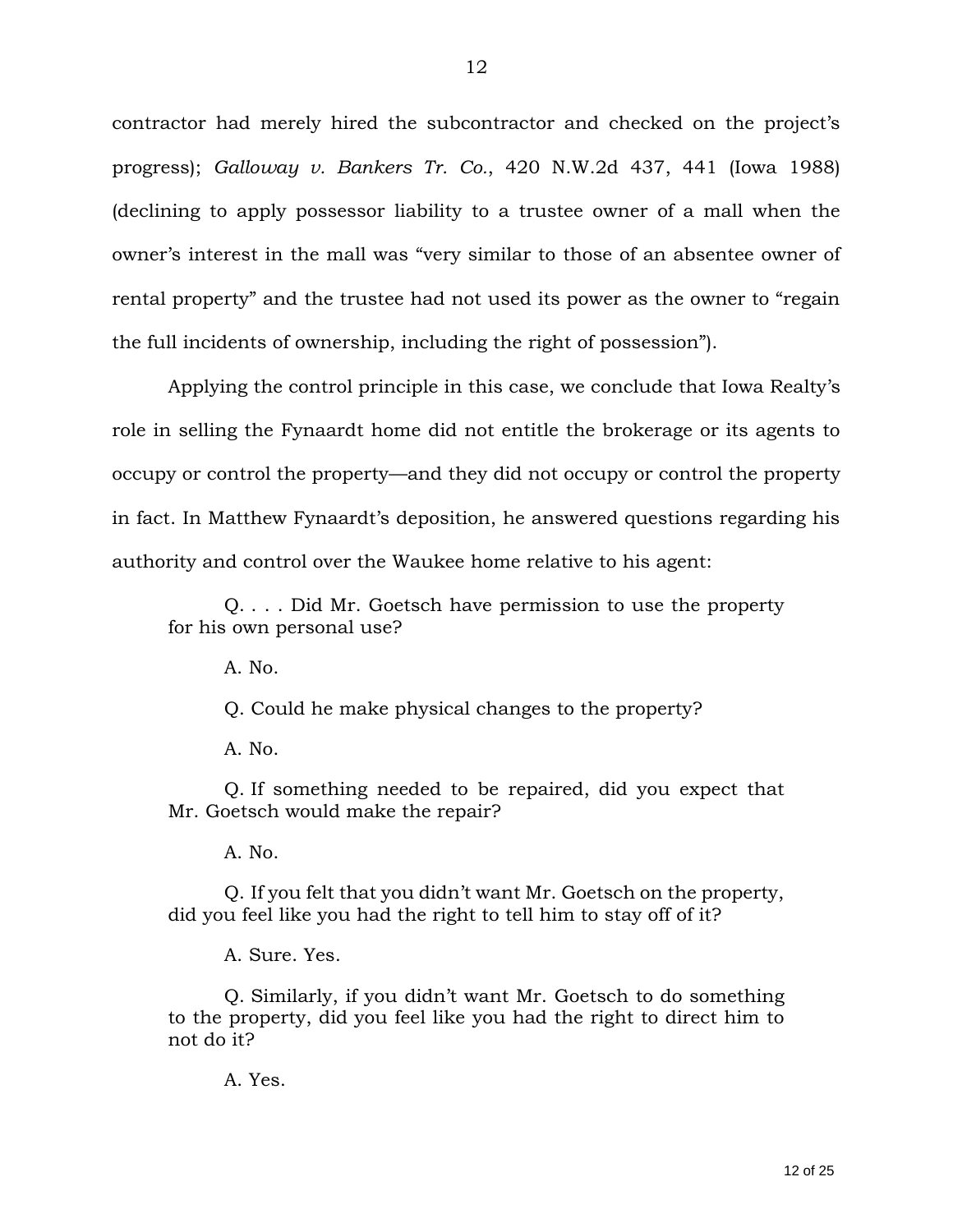- Q. And was that because it was your property that you owned?
- A. Yes.

Matthew's answers are in accord with a typical seller–agent authority structure. Although the home was vacant, there can be little doubt that the Fynaardts had authority to tell their agent: "Do not let anyone schedule showings of our house today until we have cleared the driveway." Conversely, Goetsch had no right to tell the Fynaardts: "No one can go on the property today until the driveway has been cleared." Hence, the Fynaardts were entitled to immediate occupation and control of the land; Goetsch was not.

No Iowa cases specifically address the relationship presented here. Precedent from other jurisdictions is also sparse. But several courts have held that real estate agents do not control property and do not owe a duty of care to entrants on the property when they are merely contracted to aid in a sale. *See, e.g.*, *Lim v. Gillies*, No. 1 CA–CV 13–0478, 2014 WL 4980379, at \*2 (Ariz. Ct. App. Oct. 7, 2014) (affirming summary judgment for the seller's agents when "their only connection to the property was as a listing agent making it available to prospective buyers"); *Lopez v. JP Morgan Chase Bank*, No. FBTCV146046621S, 2016 WL 6237590, at \*2 (Conn. Super. Ct. Sept. 28, 2016) (granting summary judgment for the defendant real estate agent when there was "no genuine issue of fact as to whether defendants possessed or controlled or maintained the premises" and stating that agents did not owe a duty "simply by marketing the premises for sale absent possession or control"); *Masick v. McColly Realtors, Inc.*, 858 N.E.2d 682, 687 (Ind. Ct. App. 2006) (finding that a seller's agent who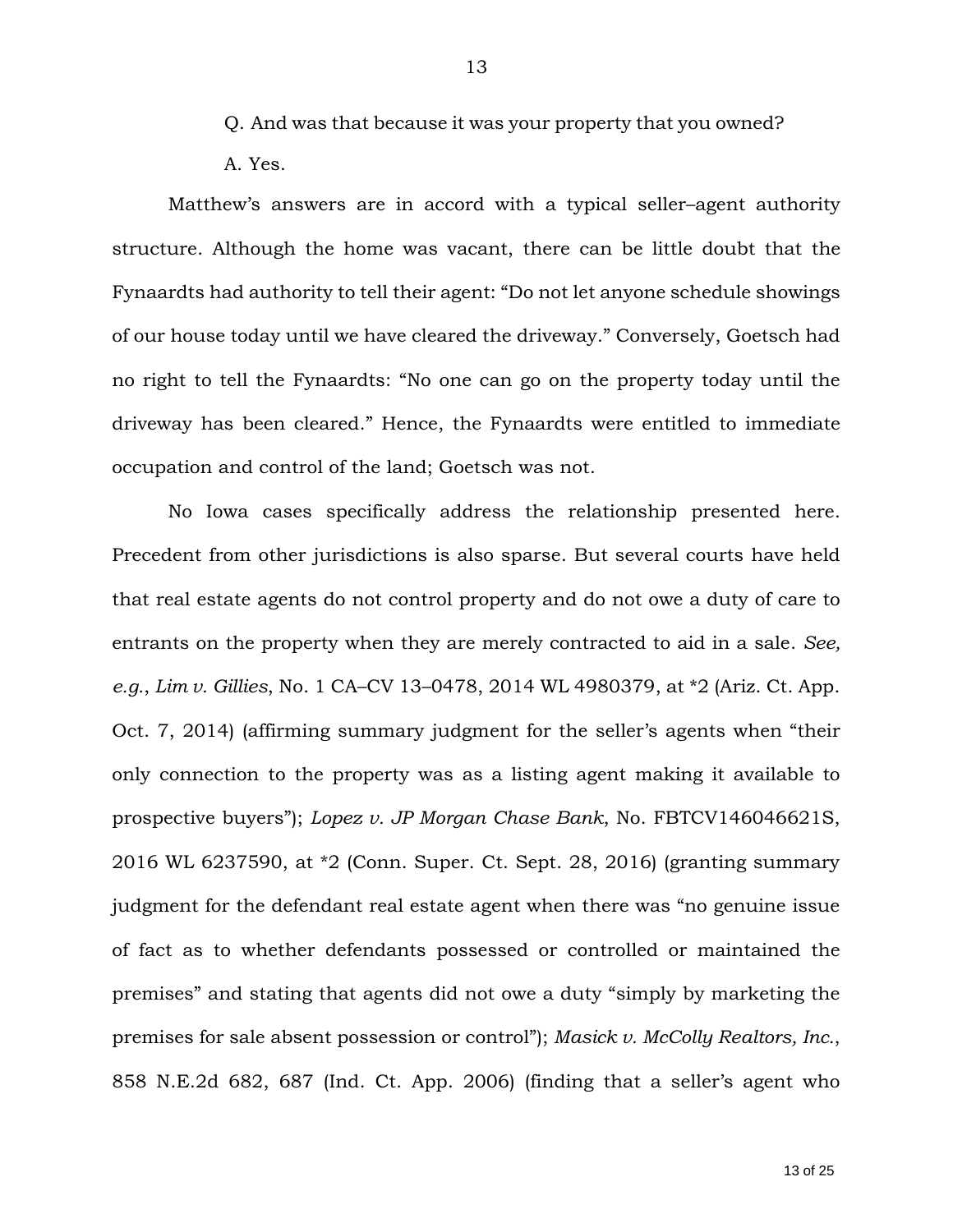personally conducted a showing to a potential buyer had no duty of care to the buyer, stating, [W]e decline to impose, on real estate agents who do not control a premises, a duty to inspect properties for sale and to warn prospective buyers of dangerous conditions they discover."); *Knight v. Realty USA.com, Inc.*, 947 N.Y.S.2d 693, 694 (App. Div. 2012) (holding that a broker "whose only connection to the property was listing it for sale and showing it to prospective buyers, met their initial burden on their [summary judgment] motion by establishing that they did not occupy, own, or control the [seller's] home and did not employ it for a special use, and thus did not owe plaintiff a duty of care"); *Francis v. Loviscek*, No. 2017–L–167, 2018 WL 5259148, at \*8 (Ohio Ct. App. Oct. 22, 2018) ("[T]he trial court did not err in finding, as a matter of law, that the real estate agentappellees owed no duty of care to Ms. Francis . . . ."); *id.* (Grendell, J., concurring in judgment) ("[T]here is no evidence that the real estate agents either owned or controlled the premises and certainly not any evidence that they substantially exercised comparable rights and powers. In the absence of such evidence, the foreseeability of the injury is irrelevant to their potential liability."); *Christopher v. McGuire*, 169 P.2d 879, 881 (Or. 1946) ("A real estate broker employed to sell property has the right of entry for such purpose, but can it be said that by so doing he is in 'possession and control' of the property? We think not."); *cf. Butler v. Re/Max New Orleans Props., Inc.*, 828 So. 2d 43, 47 (La. Ct. App. 2002) (finding that contracting to sell a vacant property and being given a key did not amount to "custody" of the property by which the real estate brokerage could be held strictly liable for a drowning death on the property).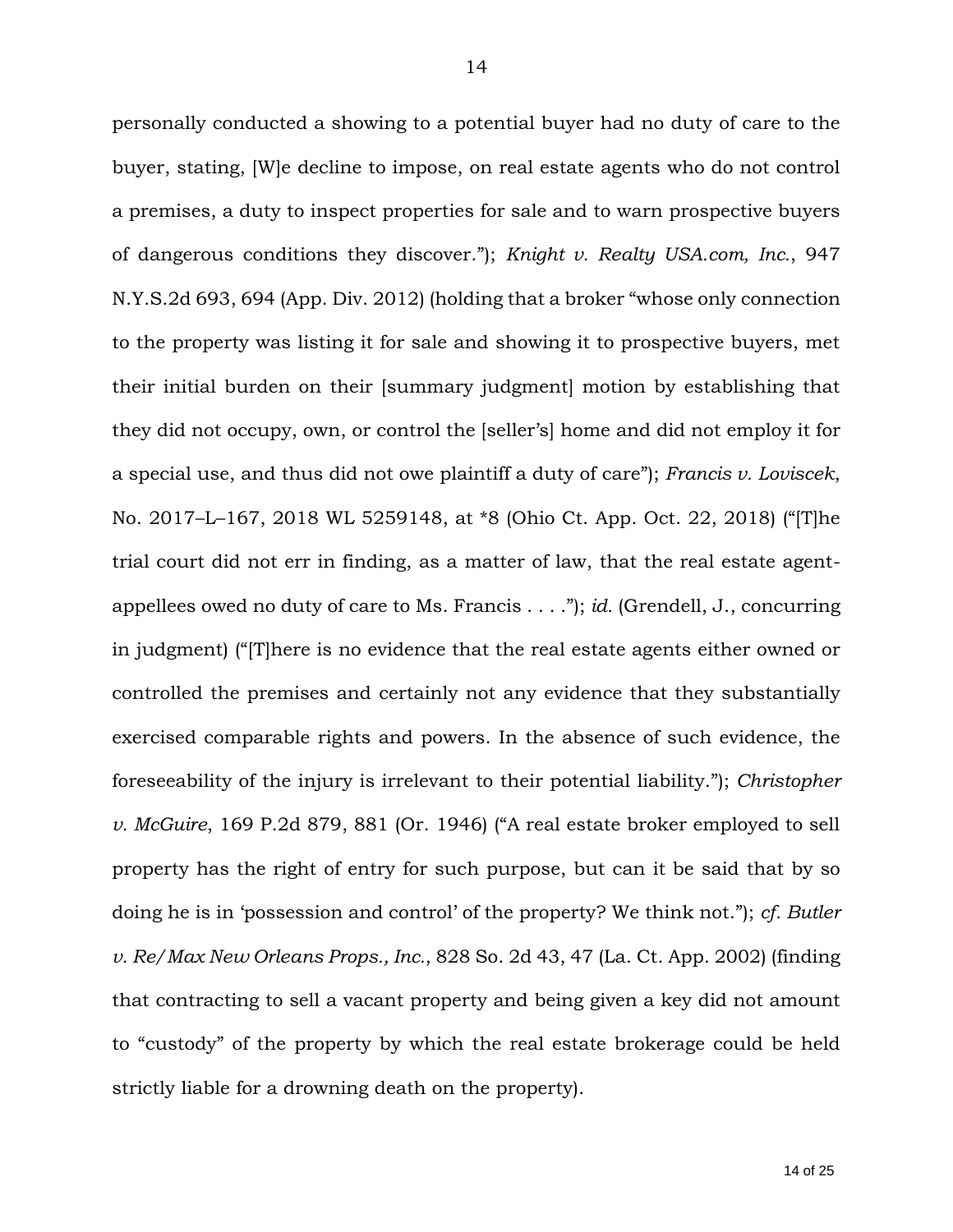Some courts have declined to grant or uphold summary judgment, but in those cases the injury occurred when the real estate agent was conducting an open house or showing the property. *See, e.g.*, *Coughlin v. Harland L. Weaver, Inc.*, 230 P.2d 141, 144–45 (Cal. Dist. Ct. App. 1951) (finding that a sales agent was a possessor of land where one of its agents was showing the property to the plaintiff at the time the accident occurred); *Anderson v. Wiegand*, 567 N.W.2d 452, 455 (Mich. Ct. App. 1997) (deciding that a real estate agent conducting an open house had a duty to protect visitors from hazardous refreeze on the driveway because "the homeowners effectively ceded possession and control of the premises . . . for a brief time[] to the real estate agency"); *Hopkins v. Fox & Lazo Realtors*, 625 A.2d 1110, 1117 (N.J. 1993) ("Based on the nature and circumstances surrounding an open house, we conclude that implicit in the broker's invitation to customers is some commensurate degree of responsibility for their safety while visiting the premises."); *Smith v. Inman Realty Co.*, 846 S.W.2d 819, 823 (Tenn. Ct. App. 1992) (holding that the seller's real estate agent who personally showed the home to a prospective buyer was a possessor of the property); *Jarr v. Seeco Constr. Co.*, 666 P.2d 392, 395 (Wash. Ct. App. 1983) (finding a duty was owed by a real estate agent conducting an open house when the agent admitted he was in "complete control" of the property and conceded that he "was a possessor of land for purposes of premises liability"); *see also Tamasco v. Rodd*, No. A–1574–16T2, 2018 WL 4055919, at \*5 (N.J. Super. Ct. App. Div. Aug. 27, 2018) (per curiam) (affirming summary judgment for the real estate broker and stating that "it is not our role to extend the carefully tailored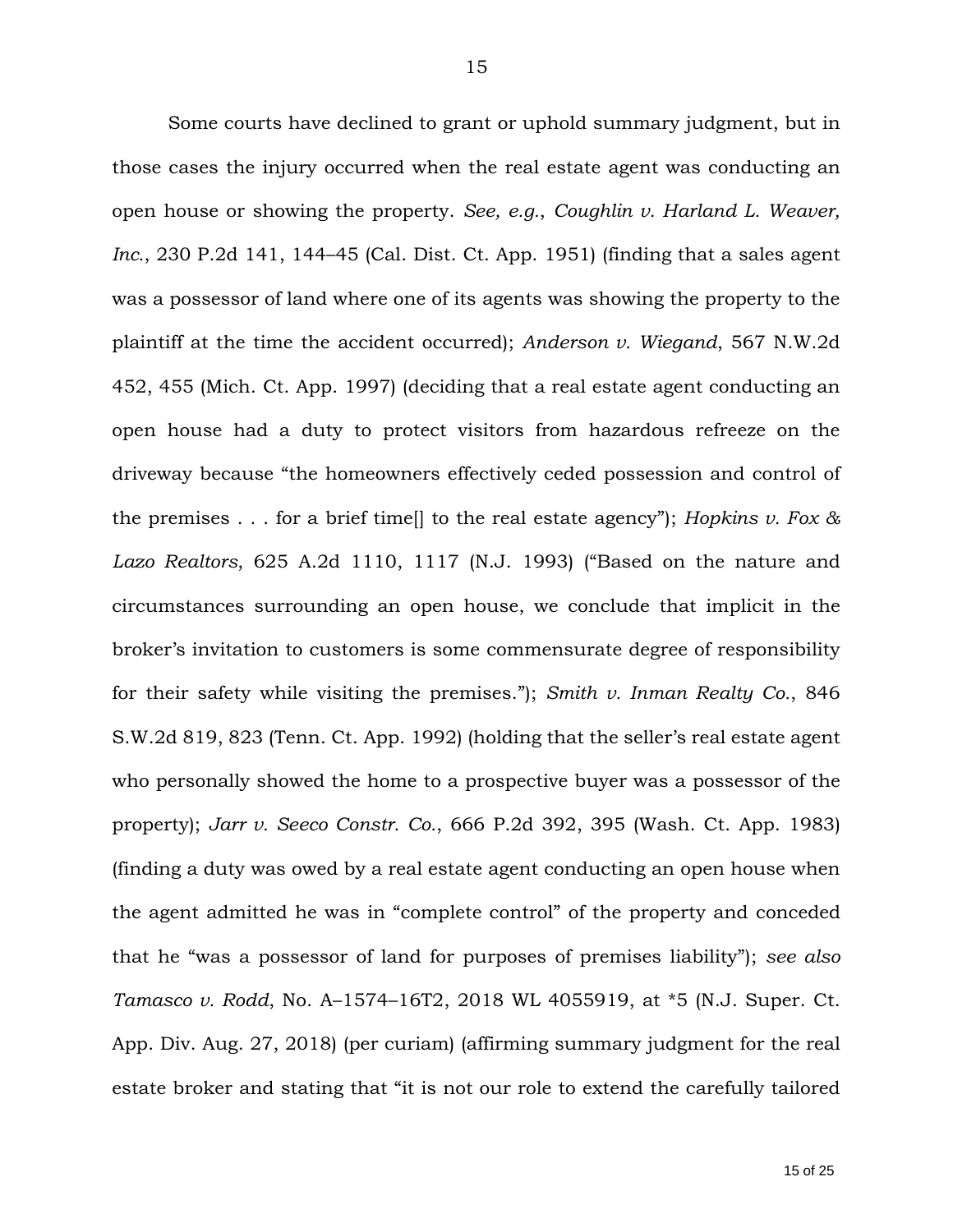duty the Court imposed on real estate brokers in *Hopkins* beyond the open house scenario").

Under DeSousa's theory, the Fynaardts turned over control of their Waukee home to Iowa Realty. Matthew Fynaardt testified to his understanding that requests to see the home would go through Goetsch and that Goetsch would ensure the property was ready for anyone he showed the house to. DeSousa says this amounts to "substantial control" of the property.

DeSousa overstates the reality of the situation. Goetsch wasn't on the property on December 28, 2018—he was only involved in helping sell it. He didn't have the status of a lessee or a contractor in control of a jobsite. Having a right to enter property is not the equivalent of possession or control. *See Johnson v. Humboldt Cnty.*, 913 N.W.2d 256, 263 (Iowa 2018) (noting that an easement does not give possession of land). And scheduling a time for a potential buyer and their agent to visit the home does not require a transfer of control.

If DeSousa's position were correct, then consider the common situation of homeowners who go out of town and leave their keys with a neighbor, friend, or relative. Under DeSousa's theory, the neighbor, friend, or relative could be sued if they allowed someone to have access to the property and an accident occurred.

Or consider how real estate agents would have to change how they do business. Typically, once the seller's agent gives permission to view the property, there is a lockbox on the property to which the buyer's agent is given access. This saves the agents for both parties a lot of time and effort. But if the seller's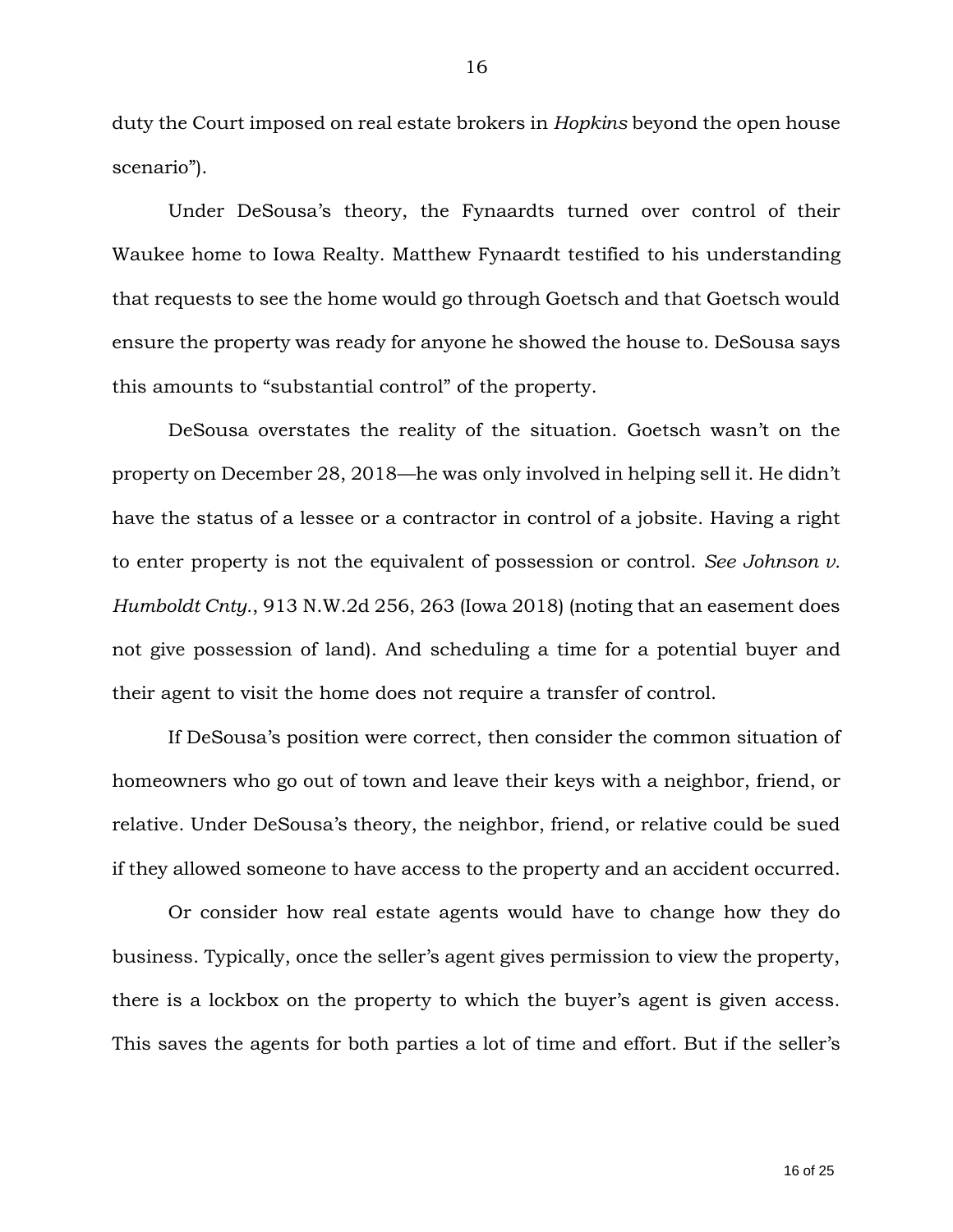agent is going to be legally liable for conditions on the property, the seller's agent will certainly want tighter control over who is on the property and exactly when.

To impose a duty on selling agents would require them to make frequent inspections for hazards lest they risk being found liable for injuries occurring on listed properties. Selling agents might even require a prelisting inspection and certification whose costs would presumably be charged to the seller. Additional services would need to be provided, including snow removal, which again would presumably be charged to the seller. This would drive commissions higher. *See Next Generation Realty, Inc. v. Iowa Realty Co.*, 686 N.W.2d 206, 207 (Iowa 2004) (per curiam) (noting that "[c]ustomarily, Des Moines realtors charge a 7% commission for selling previously owned homes: half going to the seller's agent, half to the buyer's"). And it is questionable for what gain. The property owner normally owes a duty anyway to maintain the property in a safe condition. And the property owner carries homeowners' insurance to cover incidents such as the one alleged to have occurred here.

Accordingly, we hold that a listing agent who is not present and whose role is limited to granting access does not normally owe a duty of due care to persons viewing the property.<sup>4</sup>

 $\overline{a}$ 

<sup>4</sup>Our opinion does not address the situation where the listing agent is on-site showing the property.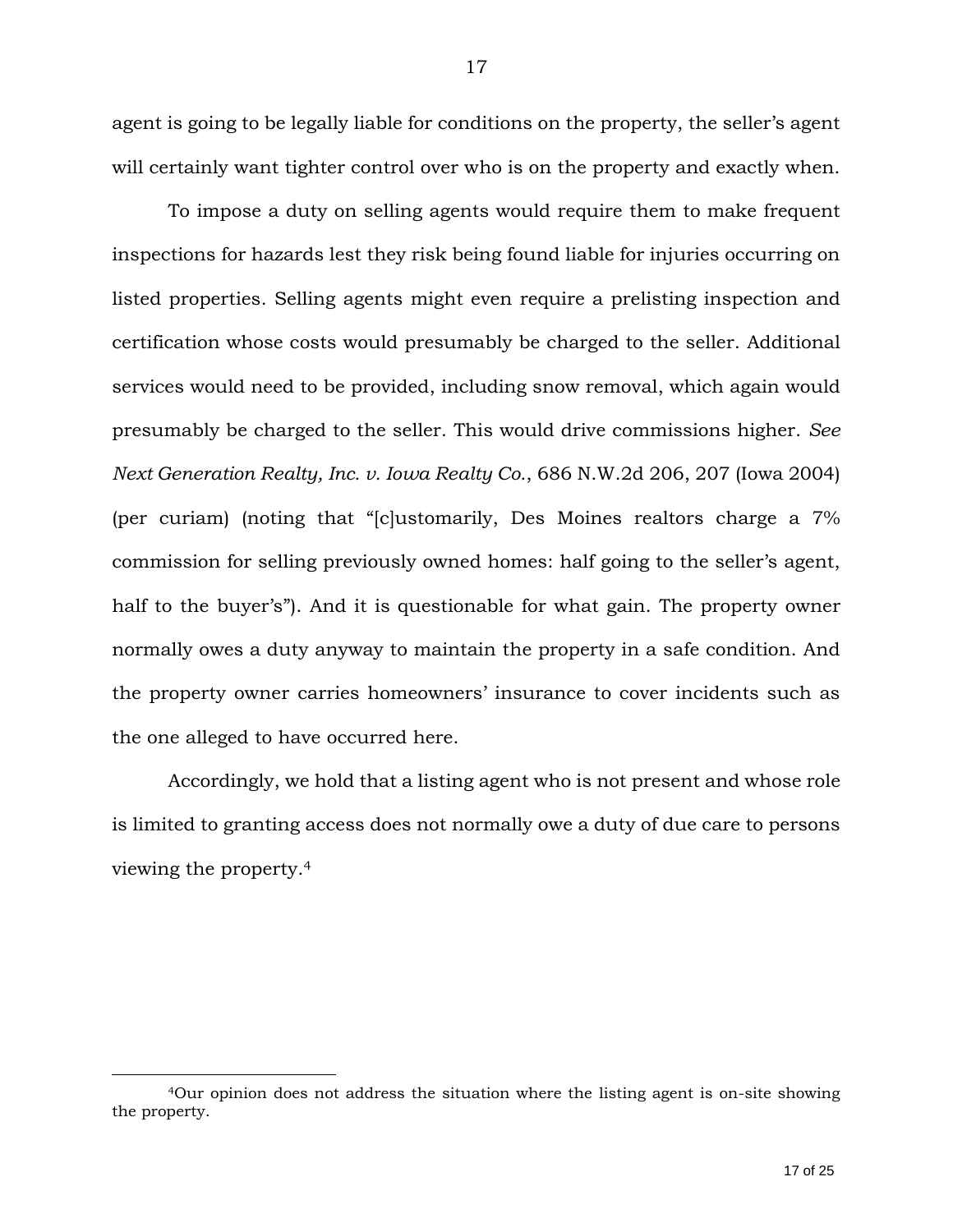## **V. Conclusion.**

For the foregoing reasons, we reverse the district court's denial of summary judgment and remand for entry of summary judgment in favor of Iowa Realty.

## **REVERSED AND REMANDED.**

Christensen, C.J., and Waterman, Oxley, and McDermott, JJ., join this opinion. Appel, J., files a dissenting opinion. McDonald, J., takes no part.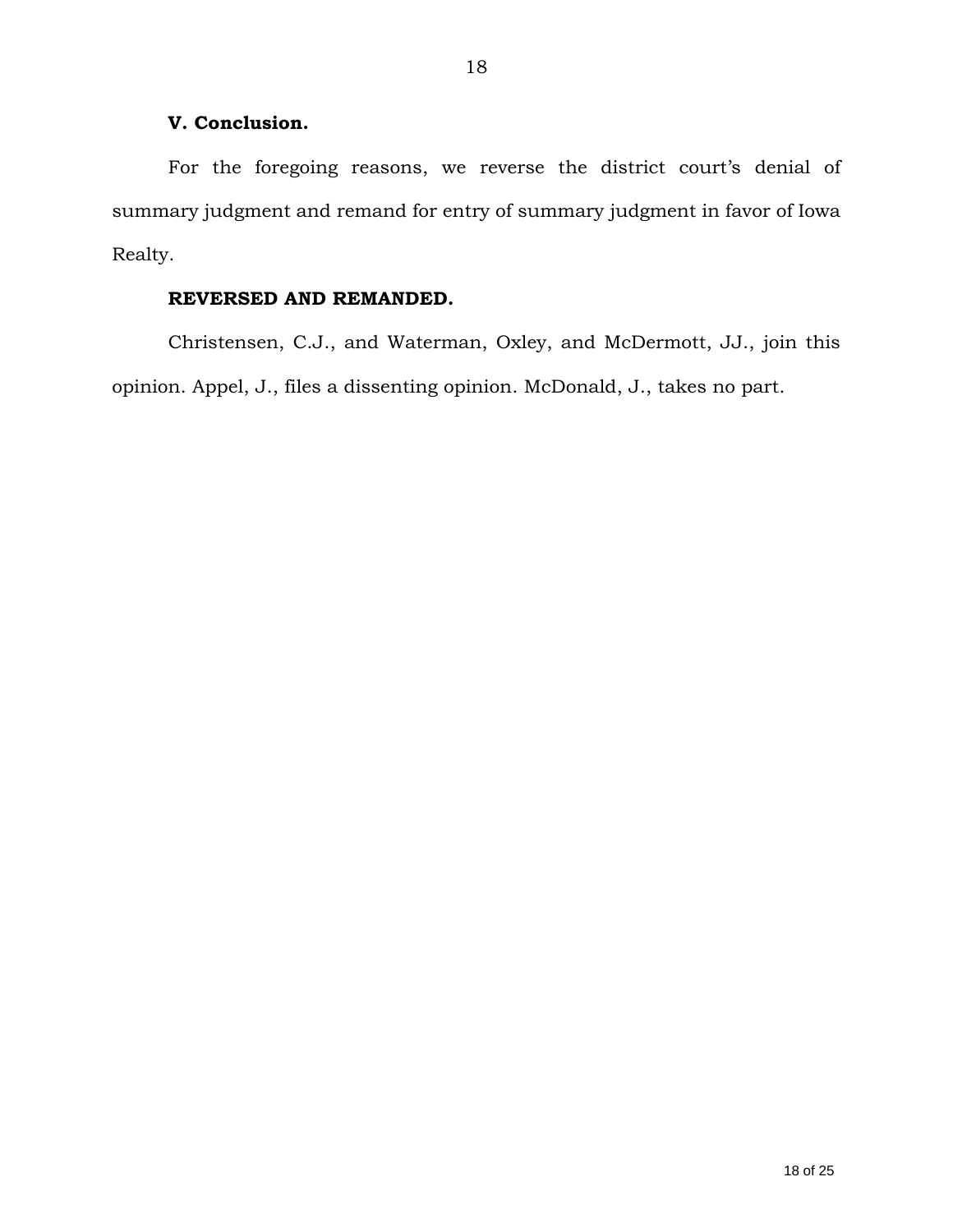#21–0679, *DeSousa v. Iowa Realty Co.*

## **APPEL, Justice (dissenting).**

I respectfully dissent on the question of whether Iowa Realty Company, Inc. owed a duty of care toward the plaintiff under the special relationship sections of the Restatement (Third) of Torts. 2 Restatement (Third) of Torts: Liab. for Physical and Emotional Harm § 49, at 224–25 (Am. L. Inst. 2012) [hereinafter Restatement (Third)]. The plaintiff accepts the proposition that in order to prevail on a premises liability theory, the defendant must have possession or control of the land. Section 49 of the Restatement (Third) provides:

A possessor of land is

(a) a person who occupies the land and controls it;

(b) a person entitled to immediate occupation and control of the land, if no other person is a possessor of the land under Subsection (a); or

(c) a person who had occupied the land and controlled it, if no other person subsequently became a possessor under Subsection (a).

## *Id.*

The first question under section 49 is whether there is a person, who occupies the land and controls it. If so, one does not go on to consider whether (b) or (c) apply. In the present case, we need to discuss whether the Fynaardts qualify as a land possessor under section 49(a). To meet the requirement, it is not enough that a person controls the land, and mere ownership alone does not establish occupation or control of the premises. *Van Essen v. McCormick Enters. Co.*, 599 N.W.2d 716, 719 (Iowa 1999). The person must "occupy" the land. *Id.*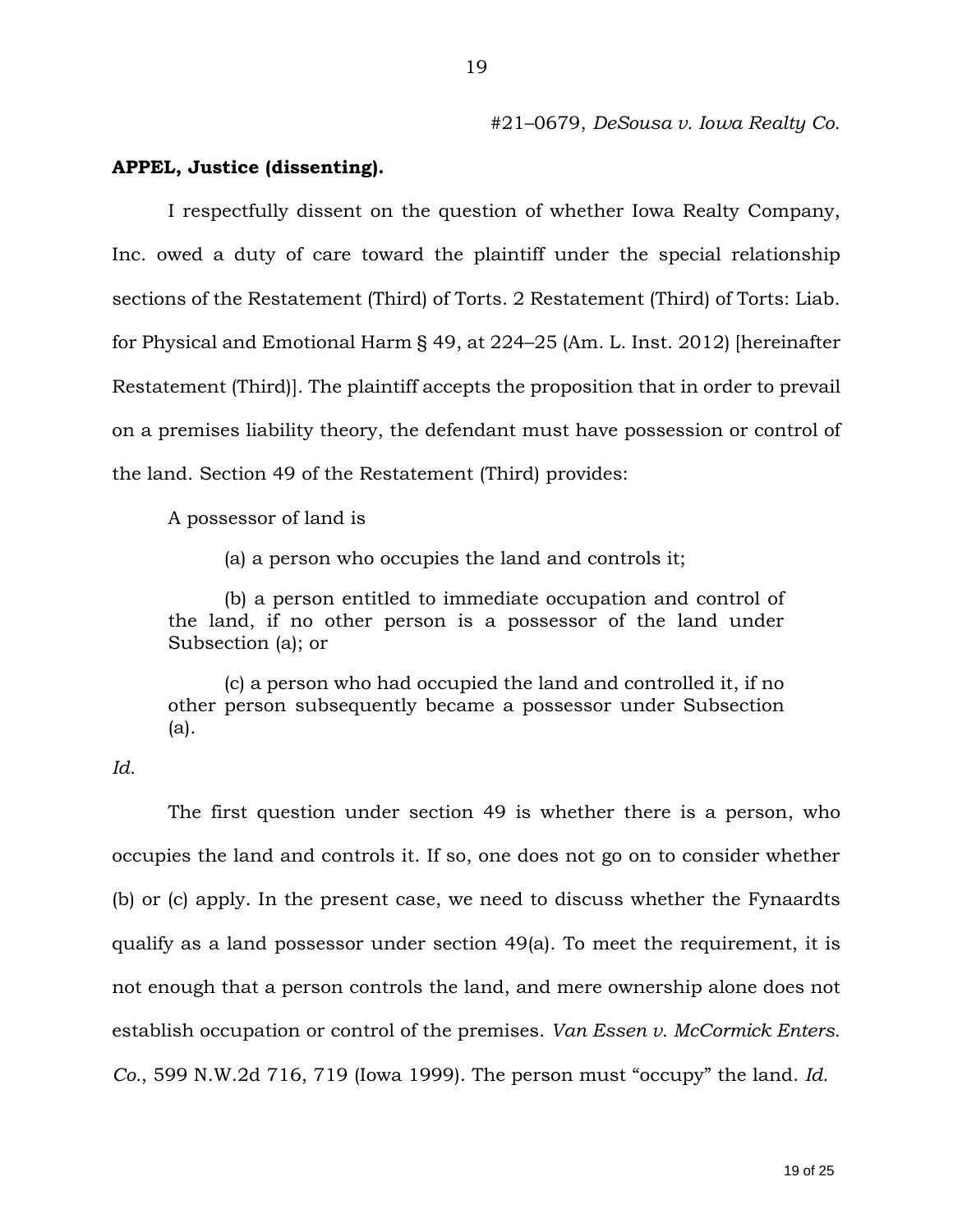Questions remain as to the meaning of "occupy." Clearly, it does not mean control since the commentary to the Restatement (Third) emphasizes that mere ownership is not enough. *See* Restatement (Third) § 49 cmt. *b*, at 225. Here, the Fynaardts owned the land, but were not physically present on a regular basis. Matthew Fynaardt stated that the Waukee home was not occupied at the time of the accident. It seems to me then that the requirements of section 49(a) above have not been met. The Fynaardts did not occupy the land. *See Indep. Fire Ins. v. Butler*, 362 So. 2d 980, 982 (Fla. Dist. Ct. App. 1978) ("The term 'occupied' refers to a dwelling which is in actual use by human beings who are living in it as a place of habitation, and a dwelling is 'unoccupied' when it has ceased to be a customary place of habitation or abode, and no one is living or residing in it."); *Hudson Ins. v. McKnight*, 58 S.W.2d 1088, 1089 (Tex. Civ. App. 1933) (making the same distinction as *Butler*).

Under the Restatement (Third), we next move to subsection (b). The relevant question under subsection (b) is whether there is someone who is entitled to immediate occupation and control of the land. I think it is clear that the Fynaardts were entitled under subsection (b) to immediately occupy and control the house. 2 Restatement (Third) § 49(b), at 224–25. If they chose, the Fynaardts could have moved back into the home pending a potential sale at any time. The question then became whether judging from the under-developed record of the parties' contract, Iowa Realty could also be considered as entitled to immediate occupation and control under subsection (b). Note that the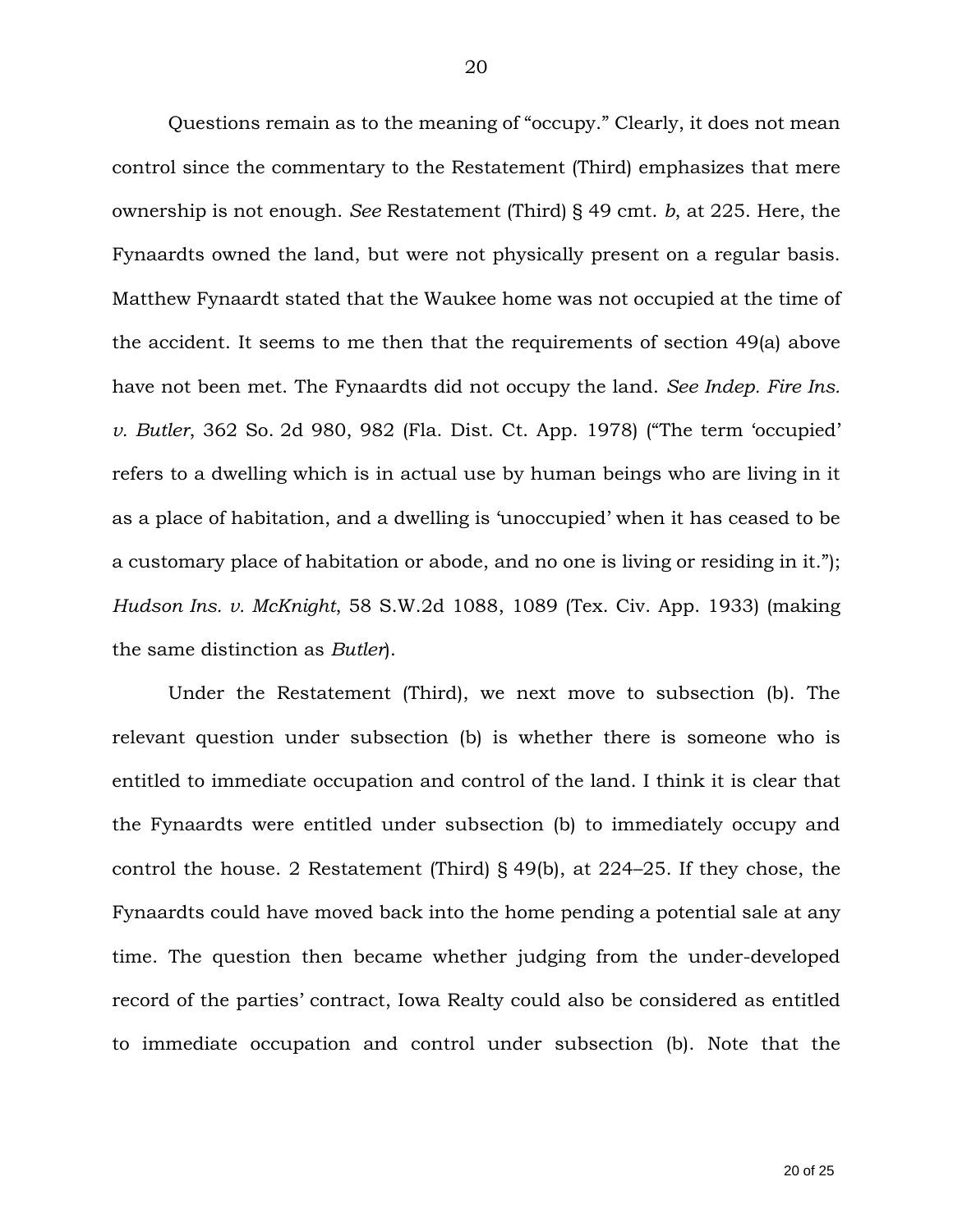Restatement (Third) section 49 comment *d* expressly contemplates multiple possessors in some situations. *Id.* § 49 cmt. *d*, at 226.

There is evidence in the record that Iowa Realty was entitled to immediately enter the property to remove the ice and snow prior to the entry by Amanda DeSousa. According to property owner Matthew Fynaardt, if there was a showing, Joel Goetsch would "prepare it and make sure it was ready for whoever was to come." Additionally, based on a conversation between him and Goetsch, "if the driveway needed to be scooped . . . [Goetsch] would take care of [it]."

Therefore, with respect to the narrow issue of removal of snow and ice, Iowa Realty arguably had authority to immediately occupy the driveway area and certainly had authority to exercise control to remove the snow and ice. For the purpose of showing the house, there was evidence that the owners and the real estate agents had shared authority to occupy and to control the premises. *See Anderson v. Wiegand*, 567 N.W.2d 452, 456 (Mich. Ct. App. 1997) (noting it is common in the real estate industry for the homeowners to cede possession of the premises to the real estate agents for showing purposes).

I think it was too early to rule on the issue of summary judgment for the real estate agent. The court needs to decide whether, under Restatement (Third) section 49(b), the issue of the right to immediate occupation and control an allor-nothing proposition, or does it turn on the specific hazard that arises. In other words, the record is lacking as to whether Iowa Realty could obtain immediate occupancy and control of the premises to abate a specific hazard. Whether a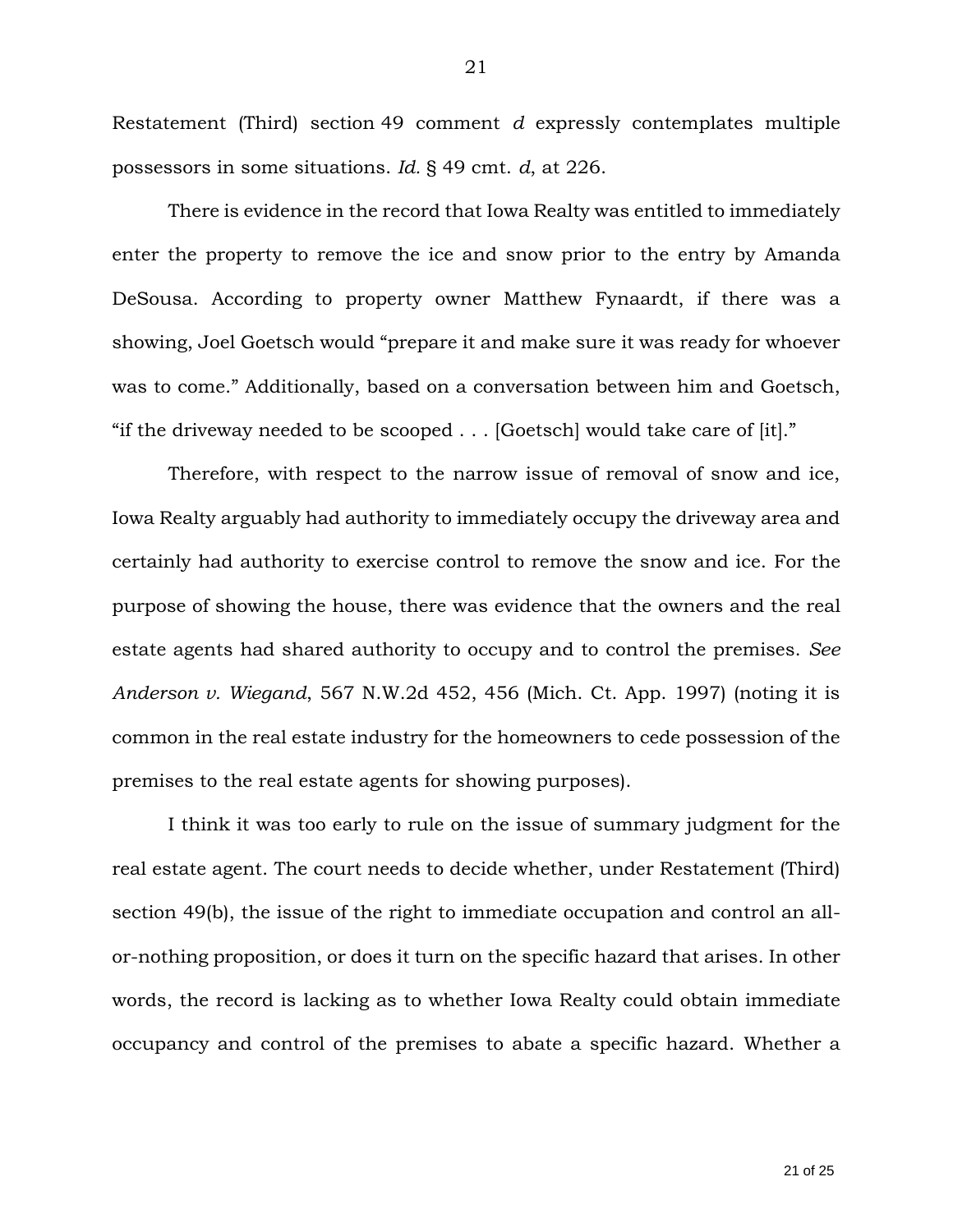party is a land possessor under subsection (b) is not a binary question for all purposes but turns on the specific facts of the case.

The parties have not cited, and I could not find, any Restatement (Third) cases addressing the issue of whether a real estate agent might be a land possessor even though the agent did not have complete possession and control for all purposes.

There are some cases prior to the adoption of the Restatement (Third) that brush by the issue. For example, in *Hopkins v. Fox & Lazo Realtors*, 625 A.2d 1110, 1117 (N.J. 1993), the court found that in light of the "nature and circumstances surrounding an open house," a real estate agent might have a limited duty to warn of any discoverable conditions of the property that would pose a threat or danger to visitors. *Id.* at 1119. The *Hopkins* court seems to have rejected an all-or-nothing proposition, but *Hopkins* is not a case under the Restatement (Third) and may have limited value. Similarly, in *Anderson v. Wiegand*, the court recognized a real estate agent had a duty to open house visitors. 567 N.W.2d at 456. The court noted that the owner "ceded possession and control of the premises" at the homeowners request. *Id.*

With respect to pre-Restatement (Third) cases, the courts have imposed a duty on real estate agents with respect to hazards on the property when the agents were conducting an open house. *See, e.g.*, *id.* Great care should be exercised in importing pre-Restatement (Third) cases in the analysis, however. There is nothing in the Restatement (Third) that justifies drawing the line at actual presence on the premises and, indeed, under section 49(b), it is enough if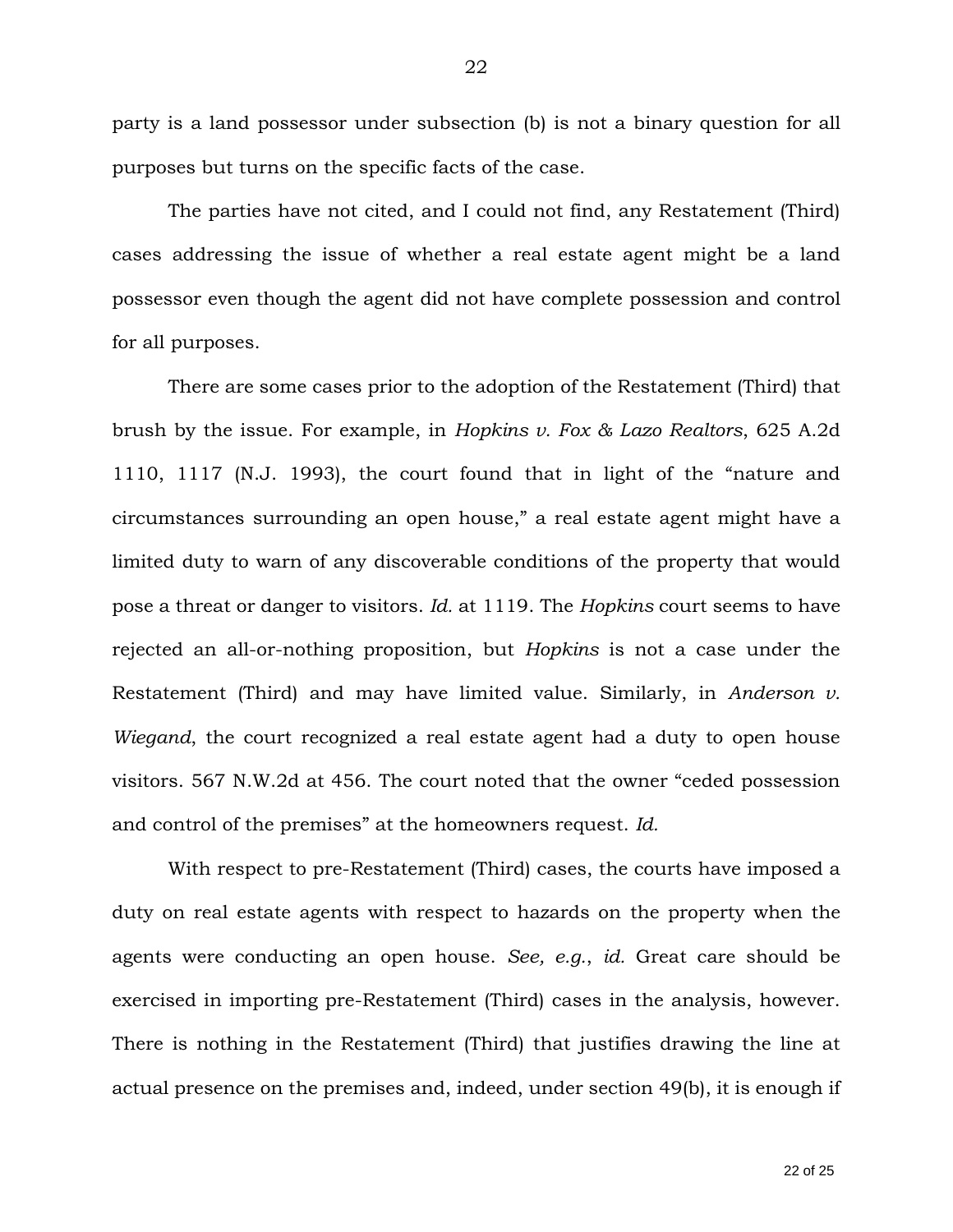a person is entitled to immediate occupancy and control. Thus, under the plain language of section 49(b), a person need not be physically present on the land when an accident occurs to have potential liability, but may have liability where there is no person who occupies and controls the land under section 49(a).

I am inclined to believe the best approach is a nuanced one—that land possession is not an all-or-nothing proposition, and that the proper analysis under subsection (b) is whether a party is entitled to immediate control and possession with respect to the specific hazard that is creating the risk. As a result, I would find that under section 49(b), both Iowa Realty and the Fynaardts should be considered possessors in this case. Neither occupied the property, but both had the ability to immediately occupy the property and sufficient control to abate the hazard.

Liability could be avoided, however, if we determined that a "no duty" rule was appropriate as authorized under section 7(b) of the Restatement (Third). 1 Restatement (Third) of Torts: Liab. for Physical and Emotional Harm § 7(b), at 77 (Am. L. Inst. 2010); *see also Gries v. Ames Ecumenical Hous., Inc.*, 944 N.W.2d 626, 629–30 (Iowa 2020). Iowa Realty urges us to make such an exception because of public policy. Citing a dissent in *Hopkins*, Iowa Realty suggests that imposing on a real estate agent a duty to inspect a residence for hazards would saddle the real estate industry with additional costs which would be presumably passed on to the consumer. *See Hopkins*, 625 A.2d at 1123–24 (Garibaldi, J., dissenting). Iowa Realty suggests that highly qualified home inspectors will need to be hired prior to marketing a home for sale.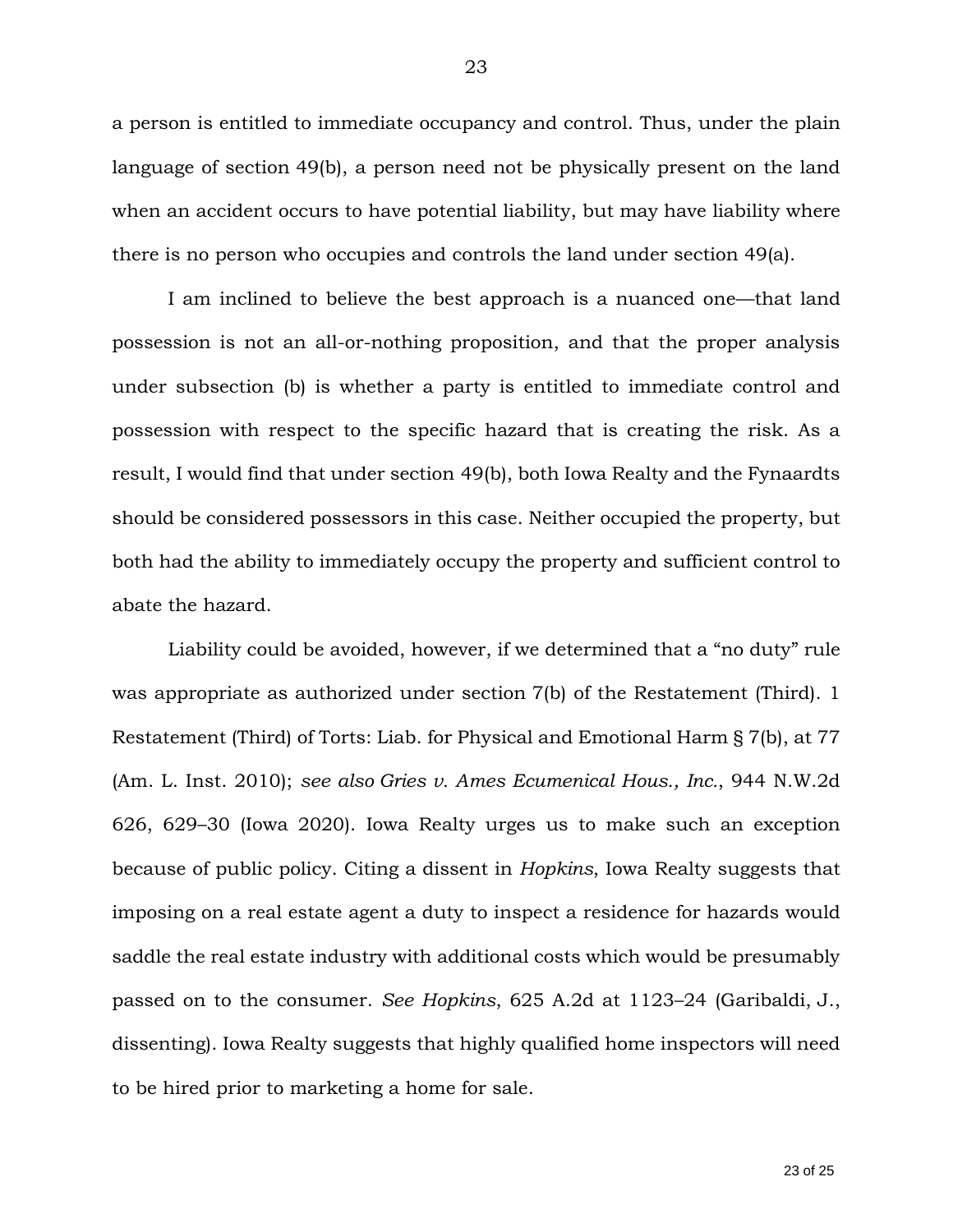DeSousa responds by noting that in this snow and ice case, no special expertise is needed. DeSousa argues that no special duty is being imposed on real estate agents, but only a duty that properly arises from substantial control of the premises.

I would not find a public policy exception here. Who should bear the loss when a potential purchaser slips and falls on ice on a driveway of a home listed for sale by a real estate agent where the agent has not taken reasonable steps to remove the ice and snow? Is this a "tough luck" situation, where the injured party simply sucks it up and bears the loss? Or, should the loss shift to a third party who had sufficient possession and control to abate the hazard? I do not find Iowa Realty's arguments sufficiently compelling to warrant a public policy exception to the general tort principles provided in the Restatement (Third).

In sum, where there is no person who both occupies and controls the land under section 49(a), then section 49(b) kicks in. Here, a real estate agent might be considered a land possessor if there is evidence that the real estate agent is entitled to immediate occupation and control of the premises in order to abate a specific hazard. In this case, there is evidence that Iowa Realty had such authority. On the record here, I would deny summary judgment as Iowa Realty has not shown it cannot be liable as a matter of law in this case. As a result, I respectfully dissent.